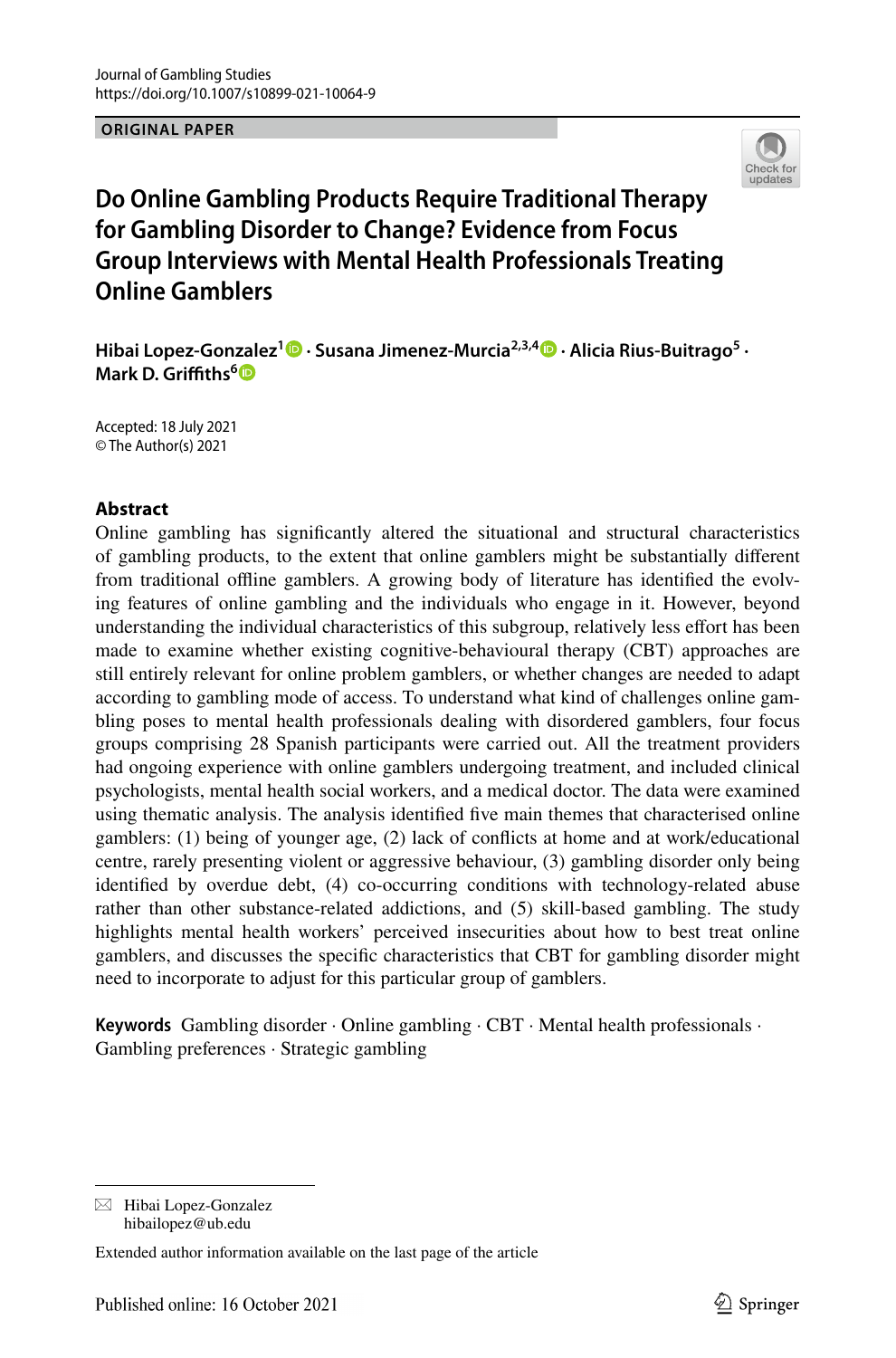### **Introduction**

In parallel to the growth of online gambling participation worldwide (Gainsbury et al., [2015;](#page-13-0) Wood & Williams, [2009](#page-15-0)), the number of treatment-seeking gamblers who prefer to gamble online is rising (Hing et al., [2015](#page-13-1); Sharman et al., [2019](#page-15-1)). While evidence indicates that ofine gamblers are overrepresented in clinical settings (Moragas et al., [2015](#page-14-0)) as well as helplines assisting problem gamblers (Ledgerwood et al., [2012\)](#page-14-1), a small number of jurisdictions (e.g., Sweden) have reported that online gamblers seeking help have sur-passed offline gamblers for the first time (Håkansson et al., [2017](#page-13-2)).

The COVID-19 pandemic has provided an additional impulse for online gambling as an alternative to the restrictions applied to land-based gambling venues (Brodeur et al., [2021](#page-12-0)). Many individuals have seen their free time (and time at home) increased during the lockdowns and some have resorted to online gambling as a means to cope with boredom, social isolation, and psychological distress (Wardle et al., [2021\)](#page-15-2). Although the actual impact of the COVID-19 outbreak on problem gambling remains to be determined (Gainsbury et al., [2020;](#page-13-3) Hodgins & Stevens, [2021;](#page-13-4) Zamboni et al., [2021](#page-15-3)), the evidence suggests that there are more active online gamblers than before the pandemic (Auer & Grifths, [2021\)](#page-12-1). In Spain, where the current study was carried out, registered online gamblers increased by 8.36% from 2019 to 2020 (Dirección General de Ordenación del Juego, [2021](#page-13-5)).

Online gamblers exhibit distinctive psychological, behavioural, and sociological features that make them diferent in some aspects to traditional gamblers undergoing treatment for gambling disorder. Online problem gamblers, as compared to ofine gamblers, have been reported more likely to be males, younger, with lower psychological distress, experiencing problems with sports and race betting, and less likely of seeking for help (Hing et al., [2015;](#page-13-1) Wardle et al., [2011\)](#page-15-2). Accumulated debt for online gambler also tend to be larger than for ofine gamblers (Estévez et al., [2017](#page-13-6)). A confounding aspect of online gambling has to do with the skill versus chance axis that traverses it. To put it simply, games that incorporate skill-based elements (also called strategic games—e.g., online sports betting and online poker) account for a larger proportion of the online gambling market compared to their weight within the traditional offline gambling market (European Commission, [2011;](#page-13-7) European Gaming & Betting Association, [2016;](#page-13-8) Paddy Power Betfair plc, [2019;](#page-14-2) William Hill PLC, [2019\)](#page-15-4).

This shift towards greater online gambling has multiple ramifcations for the treatment of online gamblers. More strategic gambling forms appear to be associated with a greater illusion of control (Toneatto et al., [1997](#page-15-5)), a result which has been later replicated and extended to both pathological and non-pathological gamblers (Myrseth et al., [2010\)](#page-14-3). Strategic gamblers also tend to be male, younger, more sensation-seeking, although their cognitive function did not difer from non-strategic gamblers (Bonnaire et al., [2017;](#page-12-2) Stevens & Young, [2010](#page-15-6)). Similarly, other research has indicated that strategic gamblers tend to be more analytical and less intuitive than non-strategic ones (Mouneyrac et al., [2018](#page-14-4)).

In a recent study in a large clinical setting, strategic problem gamblers were more likely than non-strategic problem gamblers to be male, younger, with higher education, higher socioeconomic status, higher progression and earlier onset of gambling disorder, lower comorbid risk, higher novelty seeking, and higher risk of relapse and dropout (Jimenez-Murcia et al., [2019](#page-14-5)). Furthermore, other studies have offered more nuanced classifications of problem gamblers' game preferences attending to their psychological traits (e.g., impulsivity, delay discounting, punishment and reward sensitivity, and cognitive distortions), relating to two categories (card games, casino games, and skill-based betting versus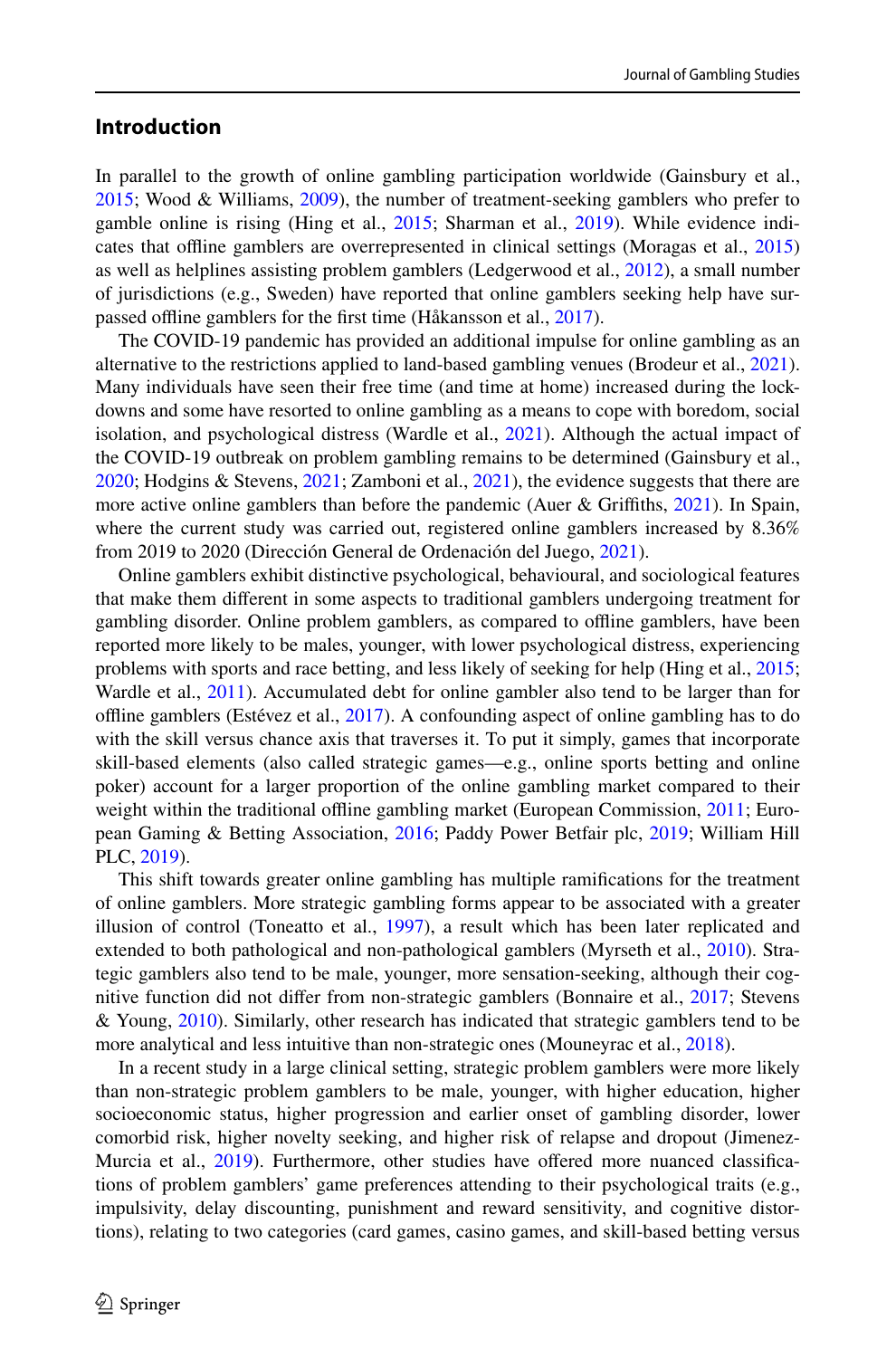bingo, slot machines, and lotteries), which partially but not entirely overlap the strategic versus non-strategic dichotomy (Navas et al., [2017](#page-14-6)). These characteristics do not per se make treatment-seeking online strategic gamblers an entirely novel group, but they arguably transform the profle and magnitude of the gamblers mental health professionals assist in their gambling treatment practices.

Despite the mounting evidence concerning the impact of gambling preferences on multiple areas, the idea of adapting treatment approaches depending on gambling preferences does not appear to have gained any traction. Usually, gambling types (or gambling modes of access) are not typically considered as main predictors of treatment outcomes for gambling disorder (Jiménez-Murcia et al., [2015](#page-14-7); Tolchard & Battersby, [2013\)](#page-15-7). Considering the three-factorial understanding of causes that might lead to gambling problems—i.e., individual, situational, and structural factors (Grifths, [2005\)](#page-13-9)—most research has focused on the individual characteristics of those who develop gambling disorder (e.g., personality, comorbidity, psychological traits, neurological correlates, age, gender), with considerably less attention given to situational and structural determinants.

Arguably, gambling type is fundamentally a structural characteristic because it involves how a gambling product is designed, although it also interacts with other situational factors. This is particularly relevant in the case of online gambling, because the internet has abruptly transformed access, availability, advertising (i.e., situational factors), as well as frequency, duration, and prize structure (i.e., structural factors) of gambling products (McCormack & Grifths, [2013](#page-14-8); Parke & Parke, [2019](#page-14-9)). Consequently, an examination of how these transformations might also be afecting online problem gamblers and the mental health professionals that treat them is warranted. These issues are even more pressing considering the research that indicates that situational and structural factors are more critical among online rather than offline problem gamblers (Hubert & Griffiths, [2018\)](#page-13-10).

Nonetheless, such an examination does not appear to be underway. Only a minority of studies have examined the infuence of gambling preference on treatment outcome (Mil-ton et al., [2002;](#page-14-10) Sylvain et al., [1997](#page-15-8)). Perhaps because these early studies—now around two decades old – found no signifcant diferences, this line of research has been largely ignored. A much more recent study reignited the question (Ronzitti et al., [2018\)](#page-15-9) by reporting fndings from a large sample of 524 clients seeking help at the National Health Service clinic in the UK. In that study, gambling type diferences afecting the treatment outcome were observed, and, more specifcally, betting on sports events was found to be a signifcant predictor of dropping out of treatment. However, these fndings are arguably not suffciently theoretically-informed and need further replication in other settings.

A Canadian study with 32 online problem gamblers demonstrated that the usual cognitive-behavioural therapy (CBT) utilised for land-based problem gamblers was also efective for online problem gamblers (Harris & Mazmanian, [2016a\)](#page-13-11). However, this study did not tackle the potential diferences between CBT for land-based versus online gamblers, but between online gamblers undergoing treatment and online gamblers on a wait list. Therefore, no conclusions can be drawn regarding the comparative efficacy and specificities of online gamblers. A follow-up qualitative study by the same authors (Harris & Mazmanian, [2016b\)](#page-13-12) collected open-ended responses from 24 self-identifed online gamblers seeking treatment for gambling disorder and also found evidence of CBT being useful for this group but, again, assumed no need to customise CBT for the specifc requirements and singularities of online gambling.

In addition to the scarcity of empirical evidence regarding the efects of gambling types or modes of access to gambling on treatment outcomes, the literature exhibits a related gap in reference to how those administering gambling disorder treatment—as opposed to those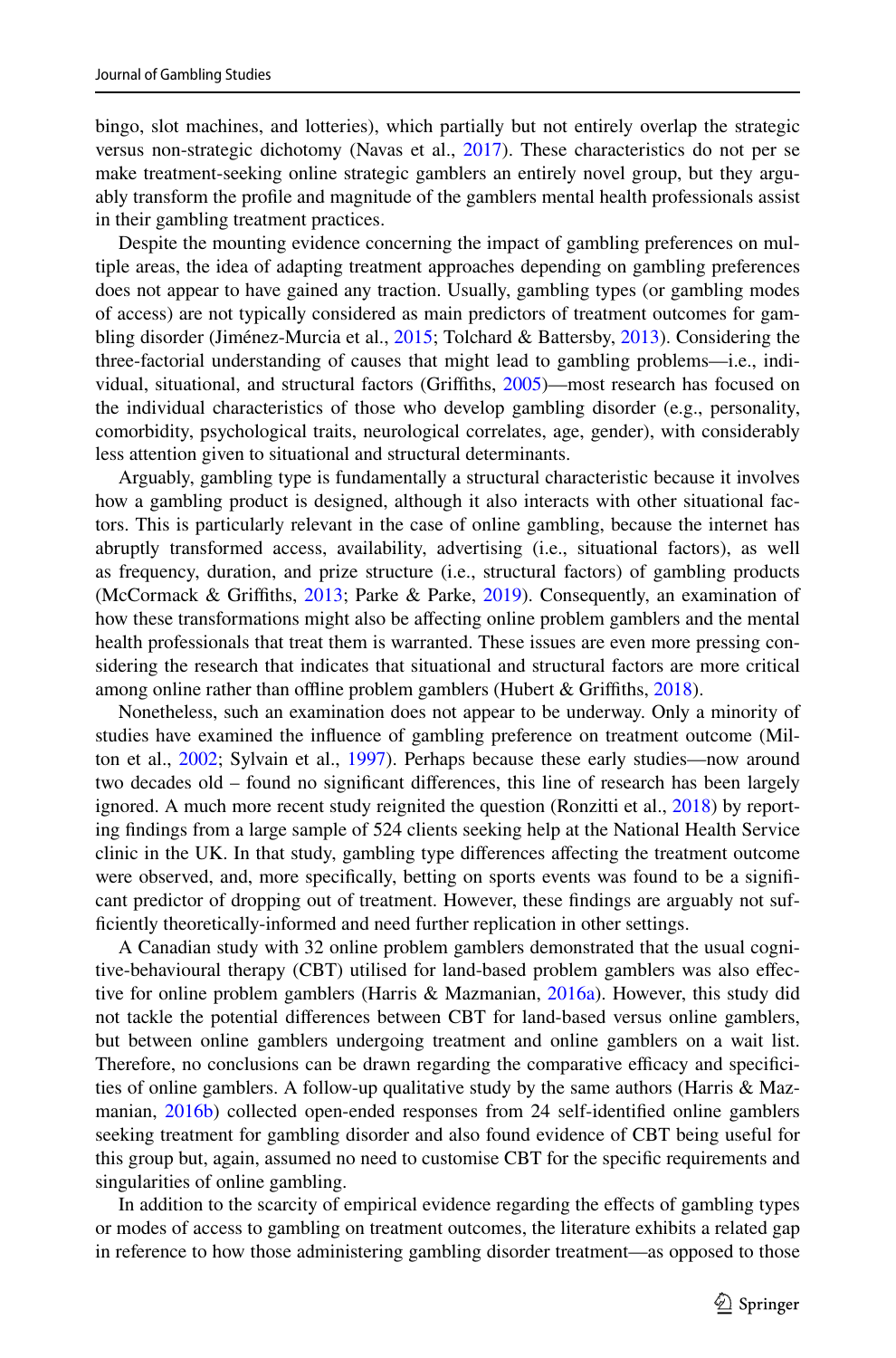receiving the treatment—perceive gambling types to infuence their practice. Therefore, to the best of our knowledge, the present study is the frst to explore the singular challenges that online gambling poses to professionals treating online gamblers and how such challenges difer from the ones posed by traditional ofine gamblers. For that purpose, the present research gathered qualitative evidence from mental health clinicians and social workers with experience of dealing with online gamblers, with the aim of outlining the specifc barriers for treatment that mental health professionals identify in this particular group of gamblers, which are relatively new, characteristic of them, and not typically shared by traditional problem gamblers. As implied by this objective, the ultimate goals of the study are to collect data concerning the adequacy (or not) of tailoring gambling disorder treatments in accordance with gambling preferences, as well as to help practitioners to adjust to the specificities of online gamblers.

## **Methods**

#### **Participants and Procedure**

Four focus groups (FGs) were conducted between March and May 2019 in the Spanish cities of Toledo and Madrid (the data were collected before March 2020 and, therefore, the fndings were not infuenced by the COVID-19 pandemic). The mean duration of the FGs was 77.7 min (SD=14.5; range=56−97). In total, 28 professionals participated in the discussions: FG1 ( $n=8$ ), FG2 ( $n=6$ ), FG3 ( $n=6$ ), FG4 ( $n=8$ ). The mean age for participants was 36.25 years-old (SD=9.3), and the majority were females ( $n=20$ ; 71%). In terms of their occupation, most of them were psychologists  $(n=22; 78%)$ , four were social workers  $(14%)$ , one was a medical doctor  $(3%)$ , and another one was a social educator  $(3%)$ . (See Supplementary Table 1 for a detailed account of participants' characteristics.)

Only two criteria had to be met by individuals to participate in the study: (i) to have experience treating problem gamblers whose preferred mode of gambling was online, (ii) to be involved in the treatment process as a professional with a university degree relevant for problem gambling issues. This second criterion essentially excluded ex-gamblers who volunteer at gambling treatment associations.

The participants were recruited via two separate partners with gambling treatment expertise. Participants from Toledo FGs belonged to diferent associations across the country devoted to the treatment of problem gambling, all working under the umbrella of the Spanish Federation of Rehabilitated Gamblers (Federacion Española de Jugadores de Azar Rehabilitados [FEJAR]), the largest not-for-proft association problem gambling organisation in Spain. FEJAR hosted an annual two-day seminar in Toledo for problem gambling professionals, and the research team contacted FEJAR to ask for permission to interview them. FEJAR delivered the information to their associates and obtained 14 professionals willing to participate. Two members of the research team travelled to Toledo and carried out two FGs simultaneously. A similar procedure was followed for the Madrid FGs. In this case, the research team recruited the participants through the Union of Associations and Entities for the Attention of Drug Dependencies (Unión de Asociaciones y Entidades de Atención al Drogodependiente [UNAD]), which comprises over 200 associations, with only a small minority dealing exclusively with gambling disorders. Coinciding with a seminar in Madrid, the research team requested permission to have access to professionals with experience in treating online problem gamblers. Fourteen professionals fulflling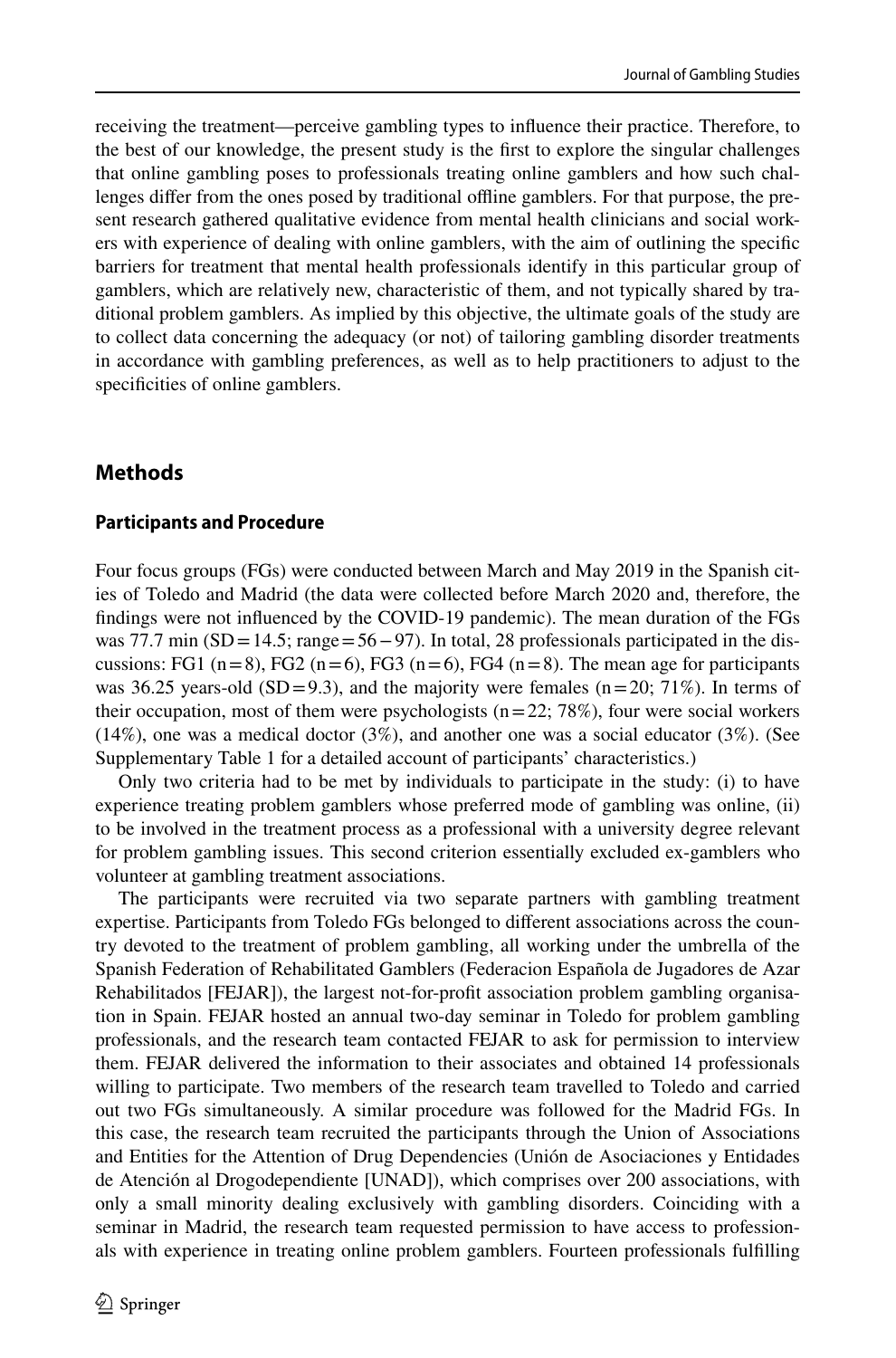the criteria accepted the invitation to participate and the same two research team members conducted simultaneous FGs on site. To the best of the research team's knowledge, in all four FGs, all the eligible professionals present at the seminars self-selected to participate.

#### **Ethics and Transparency**

The research ethics committee of frst author's university gave formal consent to conduct the study (Ref: ETK-38/18–19). All the participants signed a consent form and were informed about the content and objectives of the study, reassuring them of their right to withdraw from the focus group at any point without any repercussions. The two interviewers hold PhD qualifcations, had prior experience in conducting FGs, and disclosed no potential bias to participants. A third research team member was in the room in one of the FGs. The interviews were audiotaped and participants were given a complimentary gift at the end of the FGs. They were not contacted for comment or feedback once the data were analysed. Because the study dealt qualitatively with health-related issues, the data reported here were structured according to the 32-item checklist contained in the Consolidated Criteria for Reporting Qualitative Research (COREQ; Tong et al., [2007](#page-15-10)). The data reported here is part of a larger project based on FGs interviews with 68 participants comprising both problem gamblers undergoing treatment and treatment professionals concerning the efects of online gambling.

#### **Data Analysis**

The FG discussions were semi-structured according to a predetermined script but focus group leaders had room for improvisation if interesting topics and exchanges emerged during conversations. The script had four main blocks, and all referred to the diferences between online and ofine gamblers in treatment: (1) profle diferences (e.g., age, debt, motivation, education), (2) barriers for access to treatment: (2.1) self-awareness, (2.2) how they asked for help, (2.3) self-concept and self-perception about online gambling; (3) barriers during treatment: (3.1) cognitive aspects (skill-based gambling-related cognitions, fxations and beliefs), (3.2) group dynamics (interaction with ofine gamblers, challenges associated with being younger); and (4) gender diferences (not reported in the present study).

The collected data were transcribed verbatim by a graduate school student who was paid for the task. Two independent coders from the research team analysed the entire dataset using NVivo 11, and a third team member ofered her input on those instances where coders disagreed. The theoretical underpinnings for the analysis were those of the thematic analysis in qualitative research (Braun & Clarke, [2006](#page-12-3); Wilkinson, [2004](#page-15-11)). The underlying analytical approach was to examine the data in an inductive manner, without necessarily replicating the preconceived blocks outlined in the script. To substantiate this purpose, three main coding cycles were carried out (Saldaña, [2009\)](#page-15-12). First, an open coding cycle (*holistic coding*) was conducted to identify a preliminary list of nodes (i.e., themes) that could best condense the insights of participants. These fndings were shared and discussed between the two coders, and gave way to a second round of coding (*structural coding*) characterised by a more systematic way of examining the data and merging preliminary nodes into larger themes. Finally, the resulting themes were further classifed and hierarchised to produce a single, all-encompassing interpretation of the singularities of online gambling in treatment (*pattern coding*).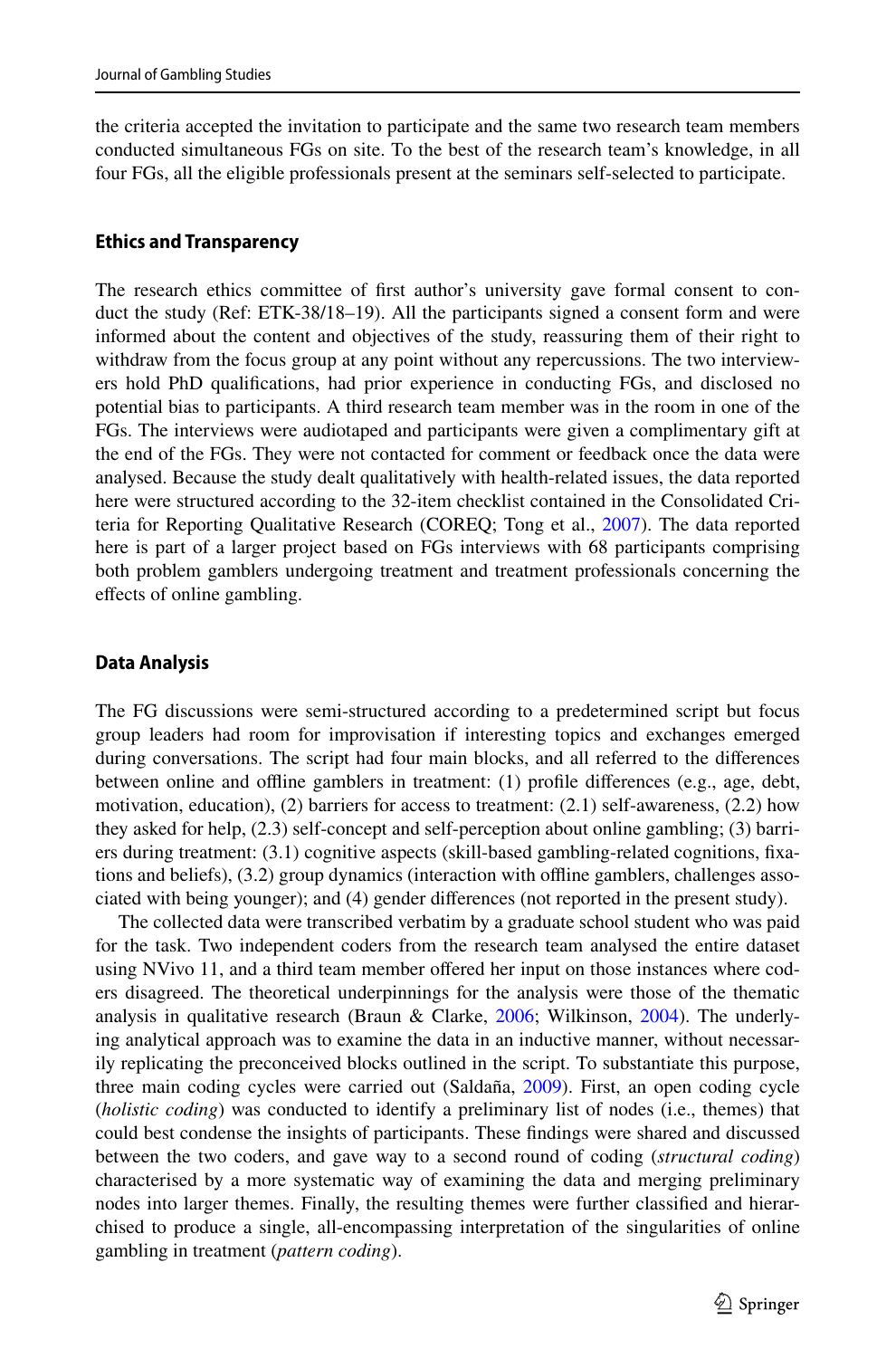In total, 1023 references were coded in the frst cycle, resulting in 58 preliminary nodes (see Supplementary Table 2). These were further reduced to 10, which were the ones relevant for the present study. These nodes were expanded again to create subcategories in order to build a detailed classifcation.

# **Results**

One of the dynamics in the FGs had to do with describing the profle of online gamblers as opposed to ofine gamblers. Forty-four references to online gambler characteristics were mentioned by participants (henceforth, treatment providers, for clarity). After merging several nodes, a condensed version of the most mentioned attributes emerged: (i) being of younger age, (ii) lack of conficts at home and at work/educational centre, rarely presenting violent or aggressive behaviour, (iii) as a consequence, their gambling disorder is only being identifed by overdue debt, (iv) co-occurring conditions with technology-related abuse rather than other substance-related addictions, and (v) skill-based gambling. Some treatment providers mentioned that those who were fundamentally ofine gamblers but felt the need to transition to online gambling at some point (e.g., because they wanted to escape scrutiny once their gambling increased or because they have been caught in their usual gambling environments) did not conform to these profle characteristics but treatment providers questioned whether they could be considered online gamblers as such.

# **Being of Younger Age**

Many treatment providers noted that some of the diferences between ofine and online gamblers were not as associated to the gambling modality but to the age of those who engaged in it. Online gamblers, inasmuch as young gamblers, exhibit a number of characteristics that are fundamentally related to the risks of adolescence. In this regard, the treatment providers identifed a series of attributes encompassed in being a young online gambler:

(1) The frst of these concerned lower self-awareness, lower motivation to change, and lower adherence to treatment. In general, treatment providers thought that, although gamblers of any kind tend to exhibit low problem gambling awareness and are usually forced by family members to seek help, young online gamblers accentuate such tendency, with very low motivation to engage in treatment activities and a high probability of abandoning it.

Some treatment providers mentioned that being able to experience in frst person the negative consequences of excessive gambling was a driver of self-awareness and motivation. Older gamblers usually sufer consequences across numerous life aspects including family, work, friends, and health. In some treatment providers' views, younger gamblers do not necessarily experience consequences the same way older people do, and the fact that sometimes young online gamblers solely sufer monetary efects makes them unaware of the overall impact gambling has had on their lives:

*I think they [skill-based gamblers] have less problem gambling self-awareness, they're diferent from land-based gamblers. I'm thinking about this guy we have in*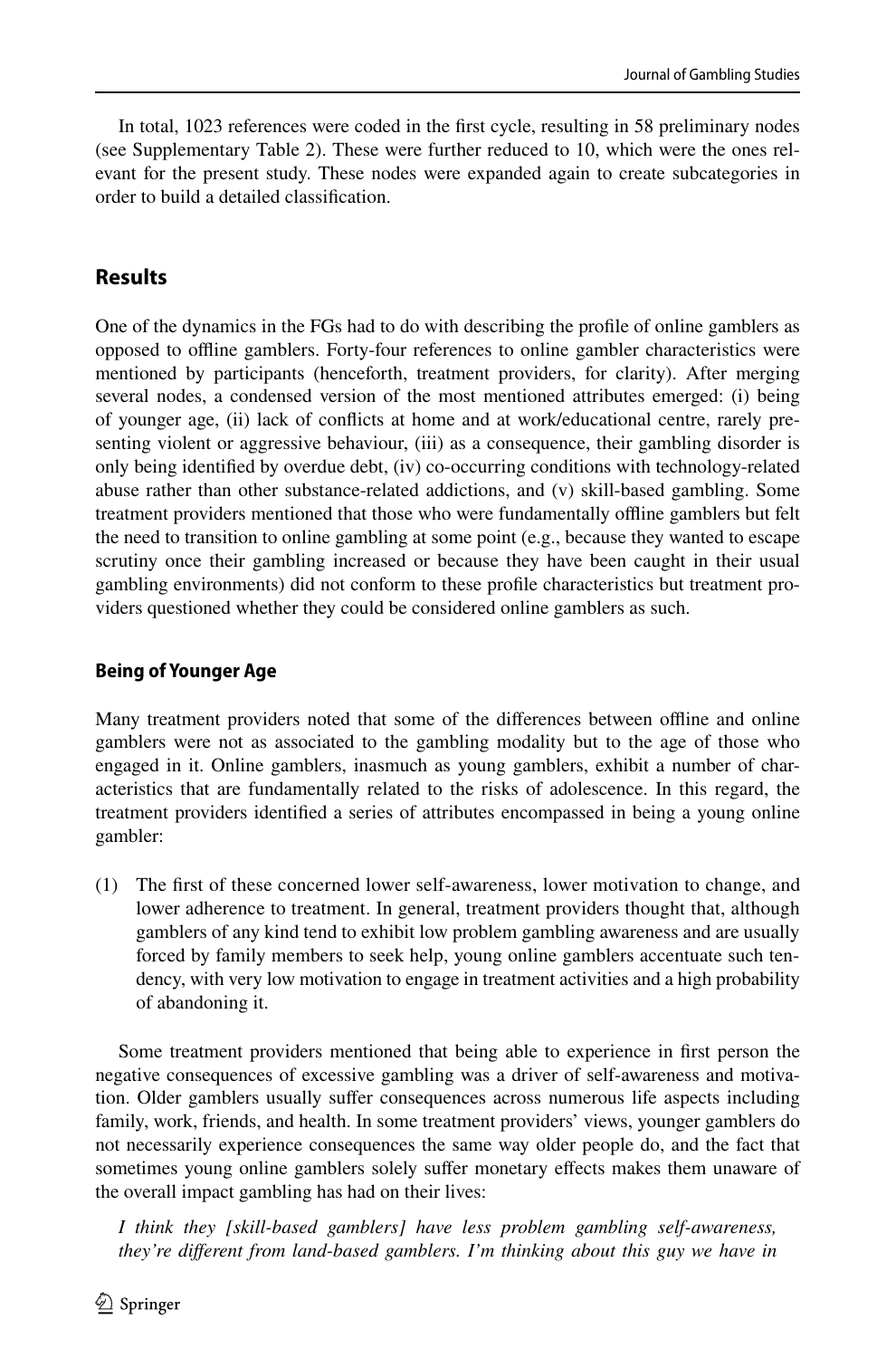*our association. He came once, he left, and came back with twice the debt he had the frst time. Today, more than a year later, he still doesn't see gambling is his problem. He thinks the lack of money is his problem. He doesn't realise that is the consequence [emphasis in the original] of his problem, not the problem itself. And we're not making progress because we're unable to make him see that* (P41, 43 years, male psychologist).

(2) One of the things that separates traditional ofine gamblers and younger online ones is their compliance with the therapeutic goal. In most cognitive-behavioural psychology treatments for gambling disorder, abstinence is the non-negotiable ultimate goal. Recovering any sense of control over one's gambling behaviour once the disorder has started is deemed delusional. According to treatment providers, gamblers of all types struggle to adjust to the idea that gambling will never be a suitable activity for them, and that complete abstinence will be required even after fnishing treatment. However, younger gamblers are particularly belligerent to this idea. As one treatment provider explains (P44, 37 years, female psychologist), the notion of *"never gambling again"* has very diferent meanings for diferent age groups, for two main reasons. First, for a person in their 50 s or 60 s the actual duration of the term 'never' is shorter than for somebody in their early 20 s. This is, objectively speaking, a briefer commitment as people get older. Second, and most importantly, older gamblers have usually tested themselves and relapsed, and are therefore, more convinced about the necessity of a full abstinence. Younger gamblers sometimes are yet to experience their first relapses, which make them more vulnerable to resuming gambling because they want to test if they have acquired self-control tools during therapy, as this excerpt illustrates:

*The thing with young people is that when they fnish treatment, they've been for some time without playing and have acquired self-control abilities, they start wondering 'why can't I gamble from time to time like everyone else?' And then they challenge themselves and that's basically one of the most frequent reasons for a relapse* (P66, female social worker).

(3) Treatment providers typically reported having pre-established protocols in their treatment centres involving strict rules for those in treatment. For example, most of the treatment providers reported that self-excluding from gambling was a prerequisite to begin therapy. However, many treatment providers appeared to be in agreement that, while these fixed rules were very rarely ignored with traditional offline gamblers, that was not the case with young online gamblers. One of the things that most treatment providers agreed upon was the need for negotiation with young people, the plasticity to bend the rules to accommodate the psychology of online gamblers to avoid low adherence to treatment.

#### **Lack of Social Confict**

Another area of agreement among most treatment providers concerned the relatively lower social conflicts that younger gamblers present in comparison to offline gamblers. In the treatment providers' opinion, online gamblers tend to have no previous record of antisocial behaviour, and are less likely to resort to violence. Even in those cases where antisocial behaviour has occurred, it is usually less visible (e.g., they steal within the family circle involving no violence) and raises fewer social alarms. Among online gamblers, all the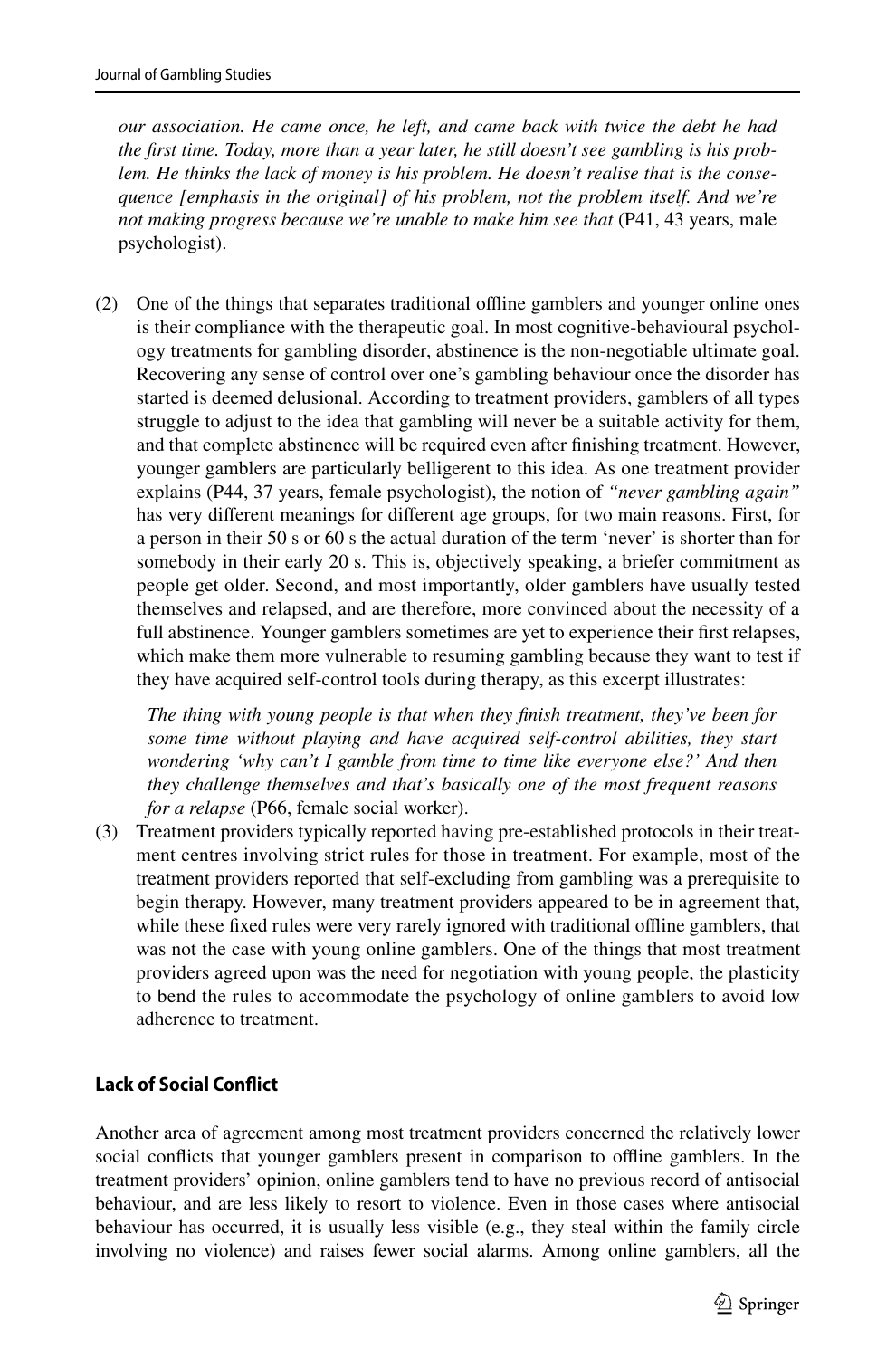problems appear to be contained within gambling behaviour, with few or no co-occurring conficts. In such scenarios, treatment providers mentioned that it is very hard as professionals to argue in favour of restricting the gambler's life beyond their gambling, because no other area appears to be negatively interacting in a visible way. This includes limiting alcohol intake, mobile phone use, or stopping seeing friends who continue gambling. Although one of the tenets of cognitive-behavioural therapy is reducing the exposition to cues that might trigger gambling craving, online gamblers were said to be particularly reluctant (relative to ofine gamblers) to cutting down any of these activities, especially when they show no problematic pattern with them (e.g., problem drinking).

### **Co‑occurring Technology Abuse**

A major problem treatment providers encountered when they treat online gamblers is fnding viable alternatives to gambling. Online gamblers, as opposed to ofine gamblers, appear to have a smaller repertoire of alternative activities they can fll their time with. It is especially troublesome that most of such alternatives revolve around virtual activities within the digital world, as this treatment provider explained:

*Somebody else, older or with a partner, would tell you they are enjoying new things now, things they didn't enjoy before, practicing sport... They feel good. They see a response and they keep working. Adolescents don't see that. They don't see a reward and they don't keep working. For me, it's much harder to work [with online rather than traditional gamblers] on alternative leisure activities, how to manage free time, communication skills, prevention…Online gamblers are tough because there is nothing else for them, everything is connected to new technologies. I cannot recommend them to go hiking, practicing sports* (P59, 46 years, female social worker).

The fact that online gambling might many times be intermingled with other technology-based activities makes it harder for the professionals here to disentangle maladaptive online consumptions from perfectly adequate ones.

#### **Debt**

Most of the treatment providers pointed out that online gamblers tend to incur higher debt than ofine gamblers, and over a shorter period of gambling disorder development. For some treatment providers, how debt is handled is one of the defning characteristics that distinguish online from ofine gamblers. Because online gamblers are generally younger, sometimes they are not economically independent yet (i.e., they are studying and/or working part-time). This means that when their gambling generates debt, their parents will try to pay it off on their behalf. Many treatment providers were emphatic regarding how often this situation emerged and how negative it was for the recovery of gamblers. First, treatment providers were unanimous in saying that older gamblers sufer greatly from their debts and sometimes struggle to keep up with loan terms. But that sufering helps them experience very vividly the consequences of their gambling and is a driver for avoiding relapse. Second, many times debt is the only negative consequence younger online gamblers will face and taking it away from them might be counterproductive, as one treatment provider refects: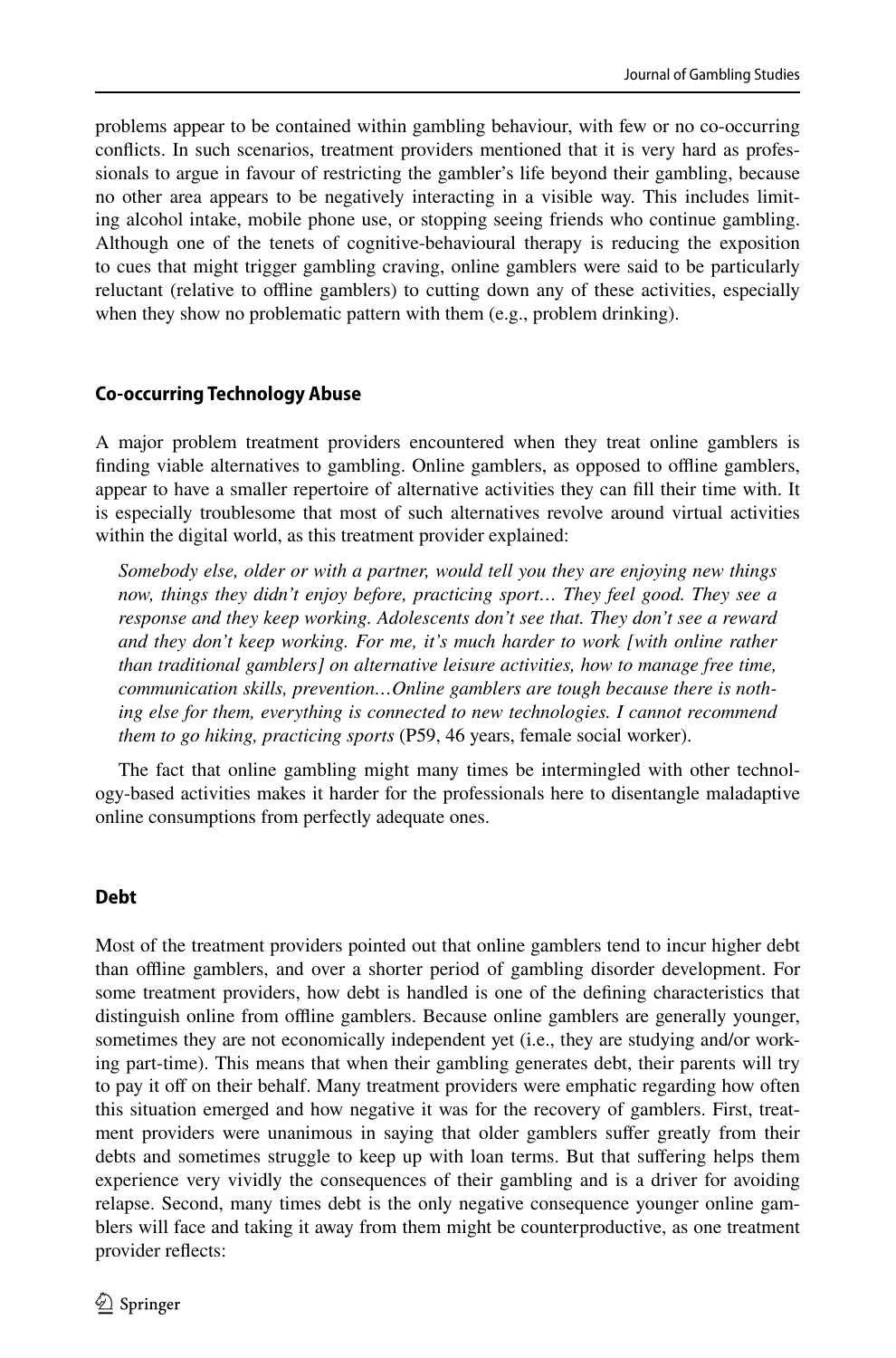*think it's harder for them [young online gamblers]. Because they see older people, and they've lost their family, their job, and they're having a really tough time, but they [younger people] cannot relate to that experience. They've basically lost nothing* (P52, 29 years, female psychologist).

This treatment provider summarises the efects of allowing parents or other family members becoming accountable for a gambler's debt, and points to the fact that, for a recovering gambler, concluding that *"I've lost nothing"* only a few months after engaging in a gambling spree teaches the wrong lesson. In her opinion, paying one's debt is essential not only because it is part of growing up and becoming a responsible adult, but also because paying back money that is owed usually takes time, sometimes years, and that long process ensures that in years to come, young gamblers will feel as current something they did long time ago, which keeps them away from relapse. It was also noted that online gamblers appear to resort more often than ofine gamblers to online payday loans and credit card debt to fnance their gambling.

#### **Skill‑Based Gambling**

Younger generations tend to have higher education, and many treatment providers noted that among online gamblers there is a larger proportion of university students than among ofine gamblers. For some treatment providers this translated into a greater facility to communicate with online gamblers because they appear to have learned more cognitive skills to use in therapy. Conversely, such cognitive skills can also work against the therapeutic goals in some contexts, as in the case of cognitive restructuring in cognitive-behavioural therapy. A few treatment providers specifcally mentioned how actively young online gamblers resisted therapists' arguments and conceptions about online gambling.

One aspect of online gambling that all of the treatment providers agreed upon had to with how online gambling products work. All of them either felt insecure about the actual mechanics of gambling online or dismissed such knowledge as irrelevant for their task as mental health professionals, but all acknowledged some degree of ignorance. In this regard, a few treatment providers, as in the example below, show erroneous ideas about online gambling:

P41 (43 years, male psychologist): *We need more information about the ins and outs [of online gambling] because we're in diapers about if people can win or not … I seriously doubt they win but…*

P45 (28 years, female psychologist): *… there are only a few things in life that are 100% chance. You can always do something, even in bingo, which is [based on] chance. If I buy 20 cards, I'm going to have a little bit more chance of winning than if I just buy one.*

In the example, treatment provider P45 verbalises a common mistake about the mathematical probability in games of chance. In bingo, the longer a gambler plays the more likely their outcomes will refect the implicit probability built in the bingo product by the gambling provider. Naturally, such probability does not increasingly become more benefcial for gamblers over time; quite the opposite. Besides this example, most of the treatment providers' verbalisations about gambling were correct but mostly applied to traditional only chance-based gambling products (i.e., lottery, electronic gaming machines, bingo, roulette), but were not readily applicable to mixed, skill-based gambling forms. However, none had given serious thought to the idea that newer online gambling products might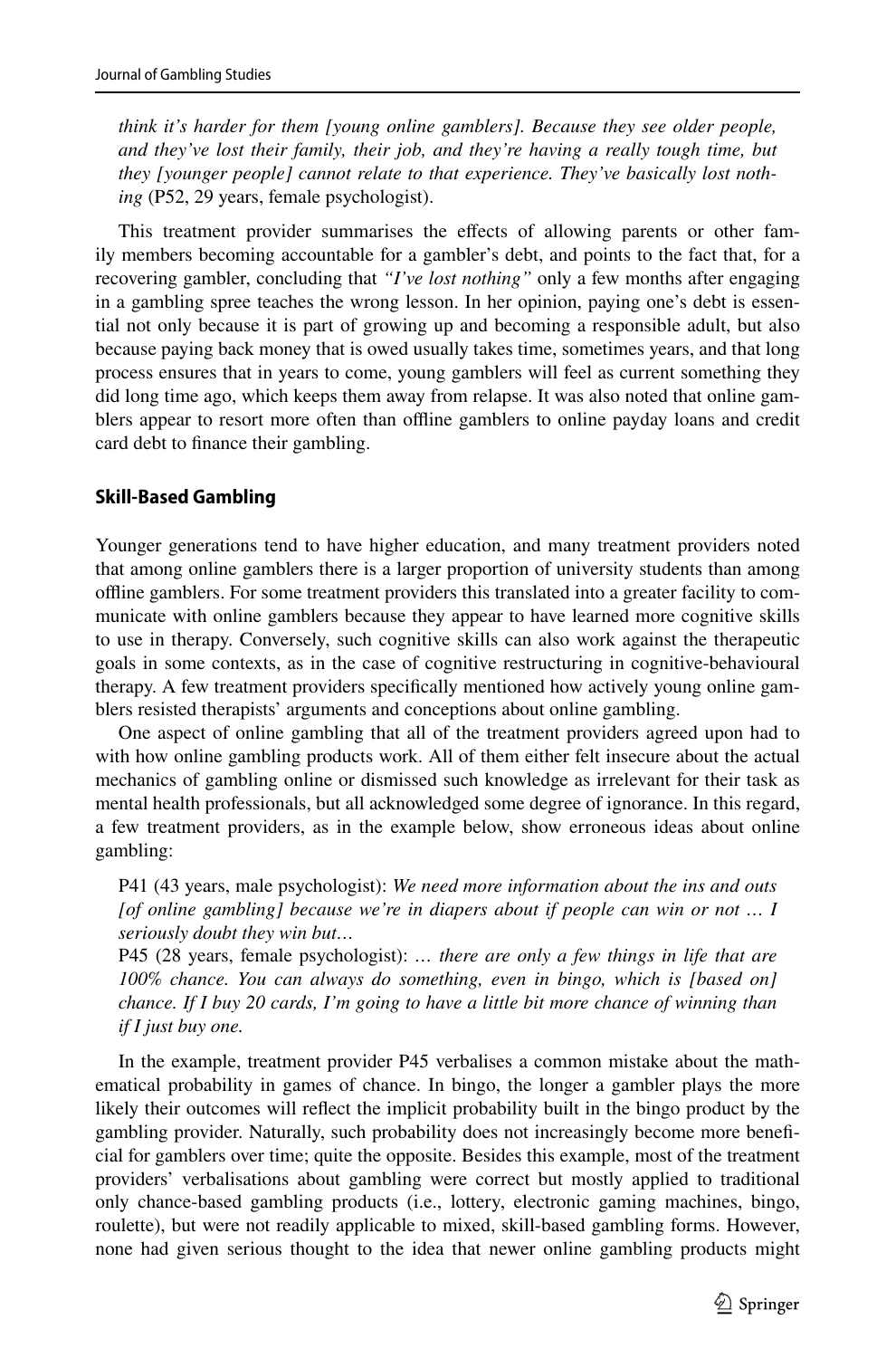afect the way therapists' approach to cognitive restructuring. In general, treatment providers reproduced in their clinical settings the way distorted cognitions have been traditionally addressed, for example, explaining how the gambler's fallacy works, but when confronted about the timeliness and applicability of these conceptualisations in the context of skillbased online gambling products, they were more hesitant about it.

To add to the confusion, in some treatment providers' verbal recollections, a number of past patients who engaged in online sports betting and poker were remembered as professional gamblers. The fgure of the professional poker player or sports bettor (including tipsters) who seeks treatment for gambling disorder was confusing for many treatment providers. Health professionals are sceptical about the existence of treatment-seeking gamblers who are self-proclaimed professionals. With traditional purely chance-based gamblers, accounts of systematic winnings were deconstrued as brief streaks of good luck, distorted cognitions, or, simply, lies. But with games that combine chance and skill, the consideration of gamblers who present themselves as professionals becomes more ambiguous.

### **Discussion**

The present study provides evidence regarding the specifc challenges that treatment-seeking online gamblers pose to mental health professionals. It collected data from group interviews with social workers, psychologists, and a medical doctor about the difculties they perceive they face when dealing with online gamblers, as compared to their experience with more traditional offline gamblers. The study found evidence of the existence of differences between these two groups of gamblers, making the treatment of online gamblers a substantially singular experience that needs specifc adjustment from traditional problem gambling therapy in a number of facets, as detailed below.

Treatment providers reported issues associated with the young age of online gamblers. There is consistent empirical evidence from many problem gambling treatment contexts that online gamblers seeking treatment are significantly younger than offline gamblers (Edgren et al., [2017;](#page-13-13) Estévez et al., [2017;](#page-13-6) Grifths et al., [2009;](#page-13-14) Lloyd et al., [2010\)](#page-14-11). However, relatively less attention has been paid to what it means for gambling disorder treatment to have such a growing pool of young online gamblers. The fndings from the present study suggest that online gamblers might be *too* protected from the negative consequences of their excessive gambling. The fact that they were, generally speaking, surrounded by a supporting network of family members was arguably benefcial in many aspects of their recovery, but also, counterintuitively, removed some of the efects of their gambling that might help them mature and be less vulnerable to relapse. This was exemplifed by the concerns of some mental health workers that young online gamblers only perceived the monetary impact of their gambling, but ignored other social, emotional, or trust-related consequences of it. A more biopsychosocially grounded approach to gambling disorder, making online gamblers more aware of the whole spectrum of harm that gambling has caused in them and those around them (Browne et al., [2017;](#page-13-15) Li et al., [2017](#page-14-12)) appears a reasonable way of tackling this issue.

A similar preoccupation the study found has to do with debt payment. The fndings provide evidence of the negative long-term consequences of family members paying of young online gamblers' debt. This fnding has to be interpreted cautiously. Debt is generally larger among online than offline gamblers (Gainsbury et al., [2014](#page-13-16); Mihaylova et al., [2013](#page-14-13)), with fnancial institutions increasingly under scrutiny because of their passivity to pre-emptively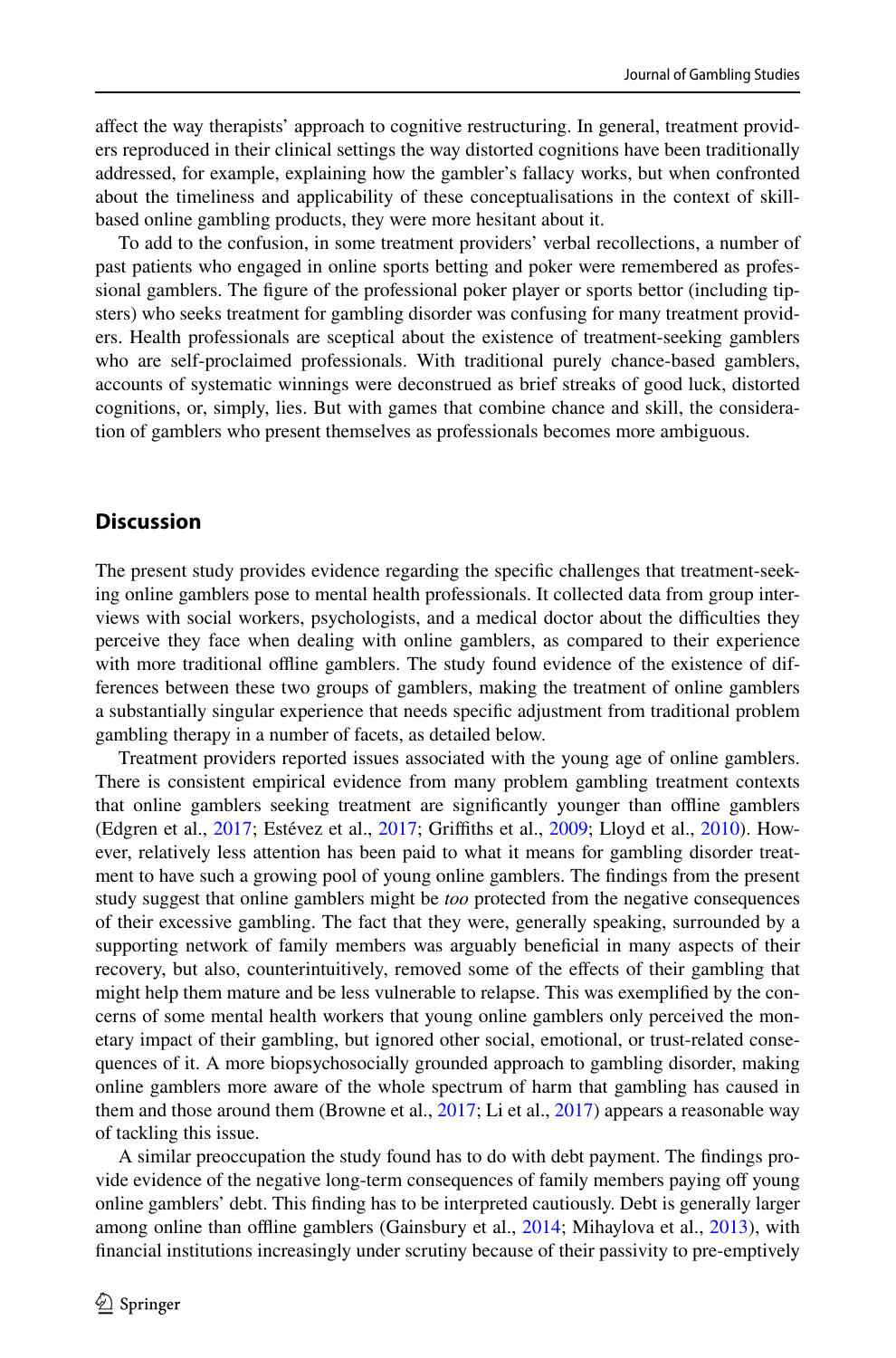identify problematic gambling patterns (Swanton & Gainsbury, [2020;](#page-15-13) Swanton et al., [2019\)](#page-15-14). Debt size afects gambling behaviour (Crewe-Brown et al., [2014\)](#page-13-17), and gamblers who fnd themselves unable to meet their fnancial obligations consequently experience higher psychological distress (Oksanen et al., [2018\)](#page-14-14). Therefore, suggesting family members to withdraw from helping their loved ones to overcome their fnancial problems so they can learn their lesson might be less efective than committing to some sort of intermediate arrangement, wherein debt pressure is more sustainable while the recovering gambler is still responsible for their gambling consequences. The efects of family members 'bailing-out' young gamblers has already been identifed in the literature as a potential deterrent of adolescent enrolment in gambling treatment programmes (Chevalier & Grifths, [2004\)](#page-13-18).

Two of the ideas that treatment providers emphasised most during the interviews was the necessity to negotiate beyond rigid rules when dealing with young online gamblers, and the meaning and real duration that abstinence has for them as opposed to older gamblers. Although none of the treatment providers explicitly mentioned it, these related fndings might spur the debate about the potential adequacy of combining abstinence and controlled gambling goals in gambling therapy. In therapy for gambling disorder in Spain and elsewhere, abstinence is widely accepted to be a prerequisite for improvement. However, numerous studies have demonstrated that self-selected therapy goals of moderate or controlled gambling might be equally efective in treating gambling disorder (e.g., Blaszczynski et al., [1991;](#page-12-4) Dowling et al., [2009;](#page-13-19) Mazar & Volberg, [2019;](#page-14-15) Slutske et al., [2010](#page-15-15); Stea et al., [2015\)](#page-15-16). Taking into account the (i) low access and adherence to treatment, and (ii) high impact on socialisation, negotiating therapeutic goals with young online gamblers to include some versions of moderate ('controlled') gambling might be worth consideration.

The online gambler profle discussed in this paper—characterised by rare antisocial behaviour and quick and large debt—is difficult to identify and departs from previous characterisations of what a problem gambler looks like. Online gamblers do not bear some of the social stigmas traditionally attached to gamblers (Lang  $\&$  Rosenberg, [2017\)](#page-14-16), and in the particular case of online sports bettors, the most represented group among online gamblers in Spain, a positive social perception might be operating in the opposite direction, reducing the stigma that tarnishes gamblers but, paradoxically, also protecting them from engaging the behaviour (Lopez-Gonzalez et al., [2018a\)](#page-14-17). To counteract such reduced public visibility, online behavioural tracking tools appear to be an adequate alternative to identify problematic gambling (Chagas & Gomes, [2017;](#page-13-20) Grifths, [2019\)](#page-13-21).

The fndings from the present study are inconclusive regarding the adequacy of cutting down or prohibiting the use of non-gambling related internet activities (e.g., using social media, playing online videogames) as a pre-requisite to improve online gambling behaviour. Although the difculty of providing non-digital viable alternatives for online gambling due to technological overdependence has been mentioned, the advantages and efficacy of taking such measures is unclear.

Finally, the skill components of the most popular online gambling forms are a matter of concern. The treatment providers' insights indicated that an efective therapy for online gamblers must consider the specifc confguration of newer online gambling products, raising awareness among mental health workers about their ins and outs. Traditional ideas concerning how randomness works in slot machines, roulette, or lotteries might no longer be applicable in the exact same form, and the failure to acknowledge it when engaging in conversations with online gamblers might be detrimental to the therapeutic alliance. This is especially relevant when dealing with distorted cognitions in cognitive-behavioural therapy, considering how products such as online sports betting cater to particular manifestations of the illusion of control (Lopez-Gonzalez et al., [2018b\)](#page-14-18).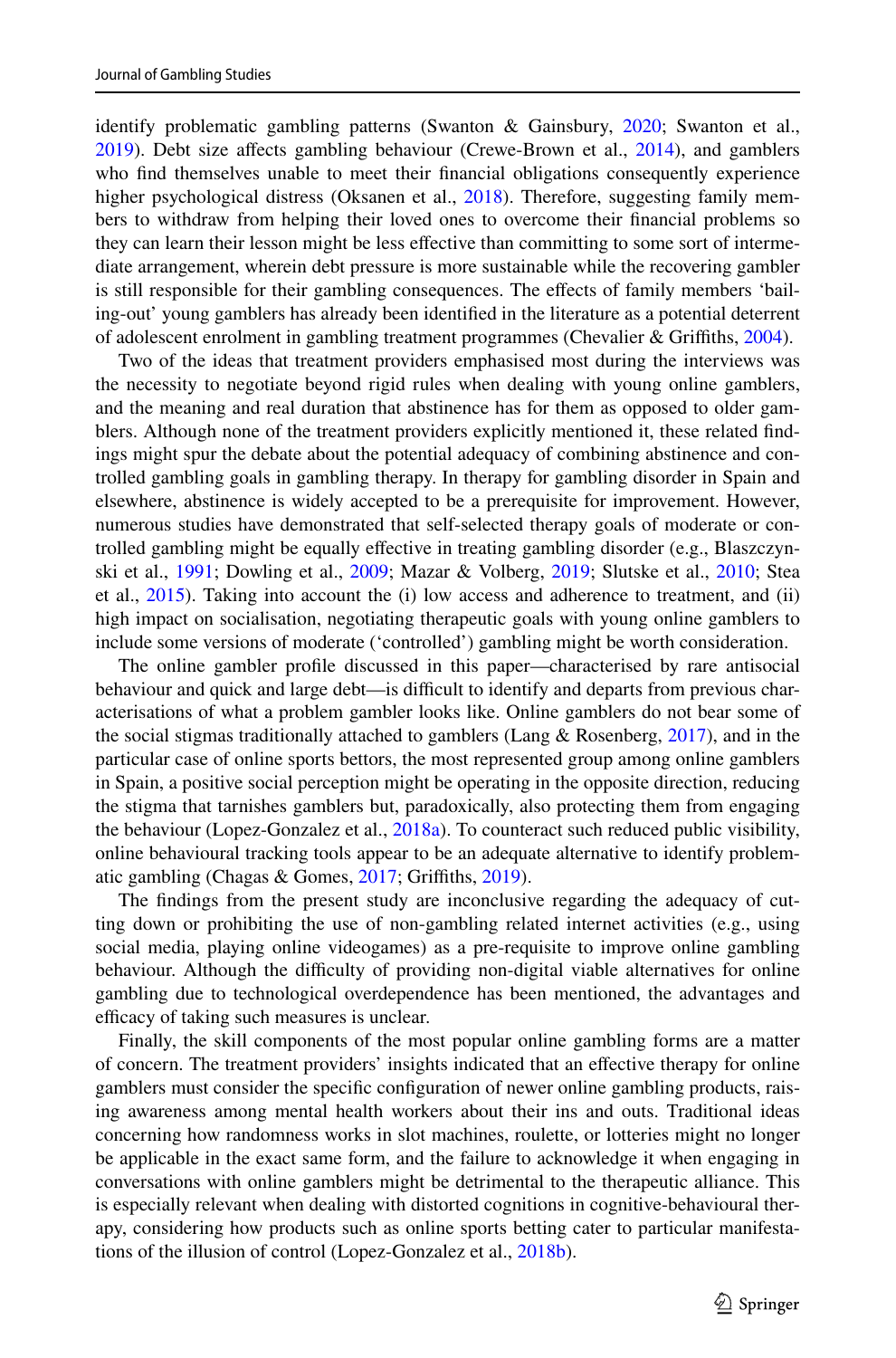The present study includes some limitations. First, in the composition of Spanish online gamblers seeking for help, sports bettors were overrepresented to the detriment of other online gambling forms. In these focus groups, most mental health workers had online sports bettors in mind when talking about online gamblers, since this is the group they have become more familiarised with in their daily practice. Therefore, the generalisation of these results may be difcult in other countries where the predominant online gambling types are diferent. Second, the inductive method of data interpretation made the fndings emerge once the interviews were conducted. As the study design did not anticipate reaching treatment providers for feedback, the researchers are unclear with regard to how they might feel about the conclusions and recommendations outlined in this paper, especially concerning controlled versus abstinence-based approaches for online gamblers.

# **Conclusion**

This study is one of the frst to provide evidence concerning the perceived challenges for mental health workers of the new profles of online gamblers. The study contended that online gamblers not only present difering characteristics from those engaging in traditional ofine gambling forms, but also that online gambling itself, as a specifc gambling form with singular situational and structural characteristics, presents signifcant diferences that gambling disorder treatment should consider to better tailor its therapeutic goals. The paper departs from the 'individual factors' approach that tries to categorise disordered gamblers as individuals with a propensity to endorse (or not) specifc features that makes them more susceptible to experience gambling problems, and instead explores the interaction between such individuals and the distinctive characteristics of online gambling as a product. In conclusion, the paper acknowledges that the internet has transformed the provision and design of gambling, and has consequently affected the way gamblers interact with online gambling products. Assuming this scenario, such interaction produces specifc problems for mental health professionals accustomed to treating traditional ofine gamblers, and they perceive their therapy must adapt to them. All things considered, the paper makes the case for the convenience of tailoring gambling disorder treatments in accordance to gambling preferences, and training mental health professionals on the specifcities of evolving gambling products.

**Supplementary Information** The online version contains supplementary material available at [https://doi.](https://doi.org/10.1007/s10899-021-10064-9) [org/10.1007/s10899-021-10064-9.](https://doi.org/10.1007/s10899-021-10064-9)

**Acknowledgements** We thank CERCA Programme / Generalitat de Catalunya for institutional support.

**Authors' Contributions** HL-G conceived and planned the study, conducted the focus groups, and wrote the frst draft. HL-G and AR-B coded the raw material and participated in the preliminary analysis of the coding. HL-G, SJ-M, MG and AR-B discussed the results of the study and contributed to the fnal conclusions. MG contributed to the interpretation of the results and edited the fnal draft of the manuscript. All authors provided critical feedback to the submitted version of the manuscript.

**Funding** Open Access funding provided thanks to the CRUE-CSIC agreement with Springer Nature. This study was commissioned by the Spanish Union of Associations and Entities of Drug Dependencies (UNAD), which was funded by the National Drug Strategy (101/2018/200/9). Hibai Lopez-Gonzalez had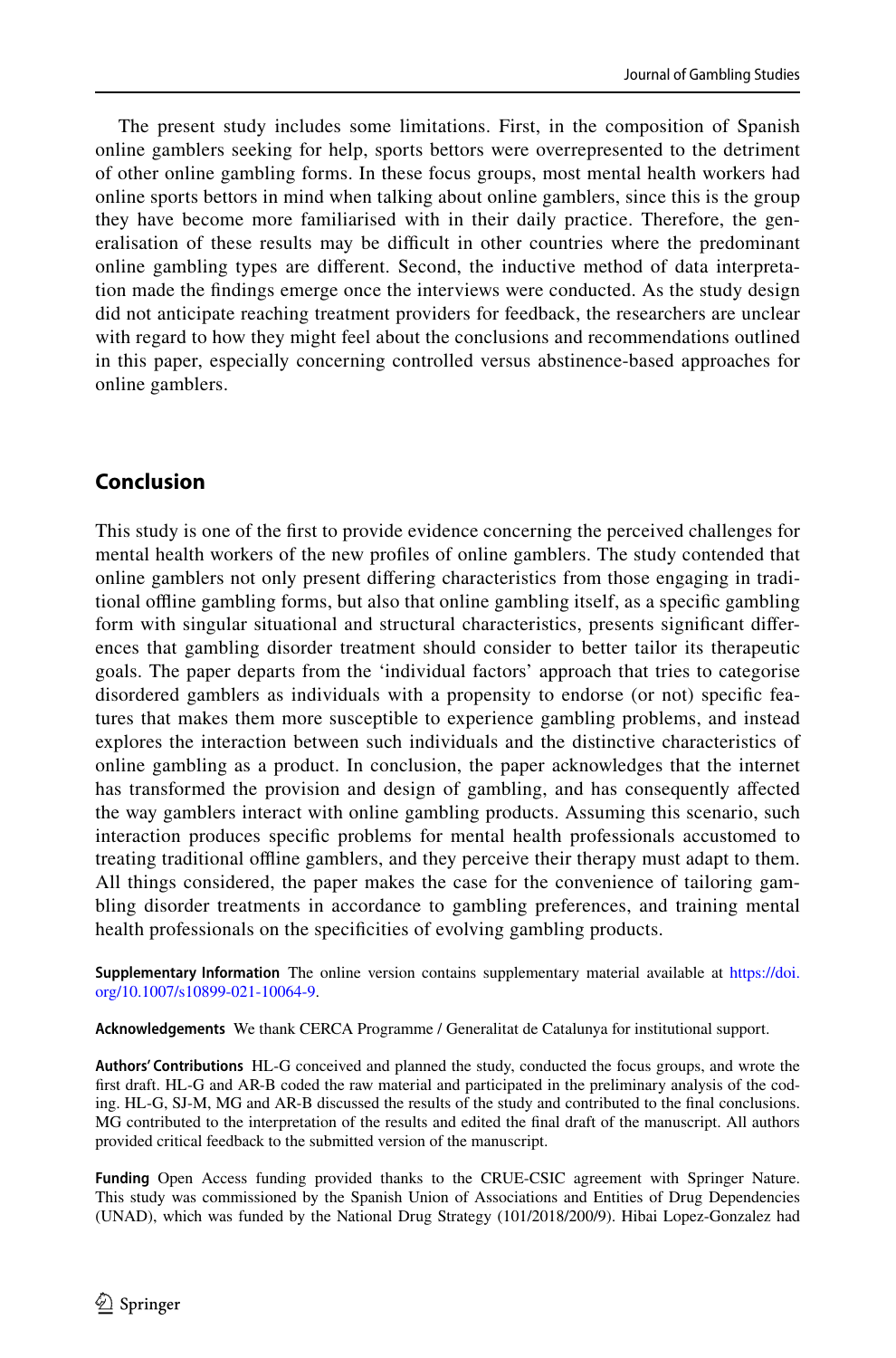the support of the Beatriu de Pinós programme of the Secretariat for Universities and Research of the Department of Business and Knowledge of the Government of Catalonia (Grant Number 2017 BP 00035).

**Availability of Data and Material** Supplementary tables are included in the submission. The consent form that participants signed did not include the publication of the raw data (interview transcripts or audios). These materials will not be openly available.

# **Declarations**

**Confict of interest** Hibai Lopez-Gonzalez and Alicia Rius-Buitrago were commissioned the report by the Spanish Union of Associations and Entities of Drug Dependencies (UNAD). This not-for-proft institution only set the general topic of the research (online gambling) and asked for a biopsychosocial approach to the research. UNAD did not interfere in the design of the study, the research questions, the analysis, or the publication of the results. These two authors are set to receive an honorarium for this work. Susana Jimenez-Murcia declares no competing interests. Mark D. Grifths declares that he has received funding for a number of research projects in the area of gambling education for young people, social responsibility in gambling and gambling treatment from the Responsibility in Gambling Trust, a charitable body which funds its research program based on donations from the gambling industry. He also undertakes consultancy for various gaming companies in the area of social responsibility in gambling.

**Ethical Statement** The design of this study was reviewed and approved by the ethics committee of the frst author's institution (Ref: ETK-38/18–19). All participants signed consent forms and were informed about the concept of the study and their rights to abandon at any time without any repercussions to their treatment. Also, they were reassured about the anonymity of their responses and inform about the research members that will have access to the recording. Participants were compensated for their time with a set of earphones  $(-\epsilon)$  This study adheres to the guidelines of the EQUATOR Network to enhance the quality and transparency of health research. In particular, it follows the Consolidated Criteria for Reporting Qualitative Research (COREQ) and complies with the 32-item checklist for interviews and focus groups (Tong et al., [2007](#page-15-10)).

**Open Access** This article is licensed under a Creative Commons Attribution 4.0 International License, which permits use, sharing, adaptation, distribution and reproduction in any medium or format, as long as you give appropriate credit to the original author(s) and the source, provide a link to the Creative Commons licence, and indicate if changes were made. The images or other third party material in this article are included in the article's Creative Commons licence, unless indicated otherwise in a credit line to the material. If material is not included in the article's Creative Commons licence and your intended use is not permitted by statutory regulation or exceeds the permitted use, you will need to obtain permission directly from the copyright holder. To view a copy of this licence, visit [http://creativecommons.org/licenses/by/4.0/.](http://creativecommons.org/licenses/by/4.0/)

# **References**

- <span id="page-12-1"></span>Auer, M., & Grifths, M. D. (2021). Gambling before and during the COVID-19 pandemic among online casino gamblers: An empirical study using behavioral tracking data. *International Journal of Mental Health and Addiction*. <https://doi.org/10.1007/s11469-020-00462-2>
- <span id="page-12-4"></span>Blaszczynski, A., McConaghy, N., & Frankova, A. (1991). Control versus abstinence in the treatment of pathological gambling: A two to nine year follow-up. *British Journal of Addiction, 86*(3), 299–306. <https://doi.org/10.1111/j.1360-0443.1991.tb01782.x>
- <span id="page-12-2"></span>Bonnaire, C., Bungener, C., & Varescon, I. (2017). Sensation seeking in a community sample of French gamblers: Comparison between strategic and non-strategic gamblers. *Psychiatry Research, 250*, 1–9. <https://doi.org/10.1016/j.psychres.2017.01.057>
- <span id="page-12-3"></span>Braun, V., & Clarke, V. (2006). Using thematic analysis in psychology. *Qualitative Research in Psychology, 3*, 77–101. <https://doi.org/10.1191/1478088706qp063oa>
- <span id="page-12-0"></span>Brodeur, M., Audette-Chapdelaine, S., Savard, A.-C., & Kairouz, S. (2021). Gambling and the COVID-19 pandemic: A scoping review. *Progress in Neuro-Psychopharmacology and Biological Psychiatry, 111*, 110389. <https://doi.org/10.1016/j.pnpbp.2021.110389>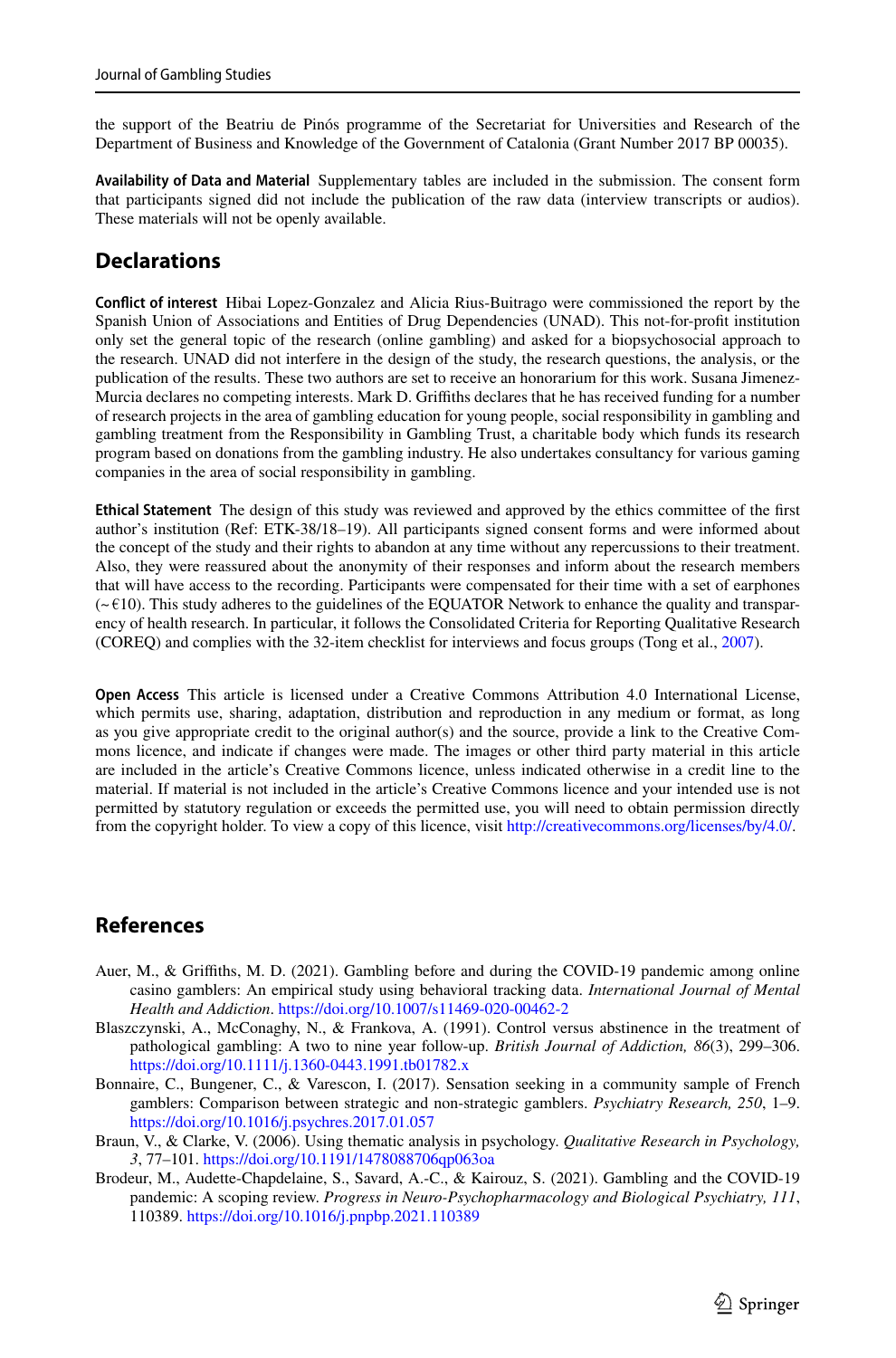- <span id="page-13-15"></span>Browne, M., Greer, N., Rawat, V., & Rocklof, M. (2017). A population-level metric for gambling-related harm. *International Gambling Studies, 17*(2), 163–175. [https://doi.org/10.1080/14459795.2017.13049](https://doi.org/10.1080/14459795.2017.1304973) [73](https://doi.org/10.1080/14459795.2017.1304973)
- <span id="page-13-20"></span>Chagas, B. T., & Gomes, J. (2017). Internet gambling: A critical review of behavioural tracking research. *Journal of Gambling Issues, 36*(1), 1–27.
- <span id="page-13-18"></span>Chevalier, S., & Grifths, M. D. (2004). Why don't adolescents turn up for gambling treatment (revisited)? *Journal of Gambling Issues, 11*, 4. <https://doi.org/10.4309/jgi.2004.11.4>
- <span id="page-13-7"></span>European Commission (2011). *On-line gambling in the internal market (Green paper COM 2011)*. [http://ec.](http://ec.europa.eu/internal_market/consultations/docs/2011/online_gambling/com2011_128_en.pdf) [europa.eu/internal\\_market/consultations/docs/2011/online\\_gambling/com2011\\_128\\_en.pdf](http://ec.europa.eu/internal_market/consultations/docs/2011/online_gambling/com2011_128_en.pdf)
- <span id="page-13-17"></span>Crewe-Brown, C., Blaszczynski, A., & Russell, A. (2014). Prize level and debt size: Impact on gambling behaviour. *Journal of Gambling Studies, 30*(3), 639–651. <https://doi.org/10.1007/s10899-013-9379-4>
- <span id="page-13-5"></span>Dirección General de Ordenación del Juego (2021). *Profle of online gamblers 2020*. [https://www.orden](https://www.ordenacionjuego.es/es/informe-jugador-online) [acionjuego.es/es/informe-jugador-online](https://www.ordenacionjuego.es/es/informe-jugador-online)
- <span id="page-13-19"></span>Dowling, N., Smith, D., & Thomas, T. (2009). A preliminary investigation of abstinence and controlled gambling as self-selected goals of treatment for female pathological gambling. *Journal of Gambling Studies, 25*, 201–214. <https://doi.org/10.1007/s10899-009-9116-1>
- <span id="page-13-13"></span>Edgren, R., Castrén, S., Alho, H., & Salonen, A. H. (2017). Gender comparison of online and land-based gamblers from a nationally representative sample: Does gambling online pose elevated risk? *Computers in Human Behavior, 72*, 46–56.<https://doi.org/10.1016/j.chb.2017.02.033>
- <span id="page-13-6"></span>Estévez, A., Rodríguez, R., Díaz, N., Granero, R., Mestre-Bach, G., Steward, T., Fernández-Aranda, F., Aymamí, N., Gómez-peña, M., Del Pino-Gutiérrez, A., Baño, M., Moragas, L., Mallorquí-Bagué, N., López-González, H., Jauregui, P., Onaindia, J., Martín-Romera, V., Menchón, J. M., & Jiménez-Murcia, S. (2017). How do online sports gambling disorder patients compare with land-based patients? *Journal of Behavioral Addictions, 6*(4), 639–647. <https://doi.org/10.1556/2006.6.2017.067>

<span id="page-13-8"></span>European Gaming & Betting Association (2016). *Market Reality*. European Gaming & Betting Association.

- <span id="page-13-16"></span>Gainsbury, S., Russell, A., Wood, R., Hing, N., & Blaszczynski, A. (2014). How risky is Internet gambling? A comparison of subgroups of Internet gamblers based on problem gambling status. *New Media & Society, 17*(6), 861–879. <https://doi.org/10.1177/1461444813518185>
- <span id="page-13-0"></span>Gainsbury, S., Russell, A., Hing, N., Wood, R., Lubman, D., & Blaszczynski, A. (2015). How the Internet is changing gambling: Findings from an Australian Prevalence Survey. *Journal of Gambling Studies, 31*(1), 1–15.<https://doi.org/10.1007/s10899-013-9404-7>
- <span id="page-13-3"></span>Gainsbury, S., Swanton, T., Burgess, M., & Blaszczynski, A. (2020). Impacts of the COVID-19 shutdown on gambling patterns in Australia: Consideration of problem gambling and psychological distress. *Journal of Addiction Medicine*. <https://doi.org/10.1097/ADM.0000000000000793>
- <span id="page-13-9"></span>Grifths, M. D. (2005). A biopsychosocial approach to addiction. *Psyke Logos, 26*(1), 9–26. [https://doi.org/](https://doi.org/10.16953/deusbed.74839) [10.16953/deusbed.74839](https://doi.org/10.16953/deusbed.74839)
- <span id="page-13-21"></span>Griffiths, M. D. (2019). Behavioural tracking in gambling: The use and efficacy of online responsible gambling tools. In H. Bowden-Jones, C. Dickson, C. Dunand, & O. Simon (Eds.), *Harm reduction for gambling: A public healthapproach* (pp. 128–139). Abingdon, UK: Routledge.
- <span id="page-13-14"></span>Grifths, M. D., Wardle, H., Orford, J., Sproston, K., & Erens, B. (2009). Sociodemographic correlates of internet gambling: Findings from the 2007 British gambling prevalence survey. *CyberPsychology & Behavior, 12*(2), 199–202. <https://doi.org/10.1089/cpb.2008.0196>
- <span id="page-13-2"></span>Håkansson, A., Mårdhed, E., & Zaar, M. (2017). Who seeks treatment when medicine opens the door to pathological gambling patients-psychiatric comorbidity and heavy predominance of online gambling. *Frontiers in Psychiatry, 8*, 255. <https://doi.org/10.3389/fpsyt.2017.00255>
- <span id="page-13-11"></span>Harris, N., & Mazmanian, D. (2016a). Cognitive behavioural group therapy for problem gamblers who gamble over the internet: A controlled study. *Journal of Gambling Issues, 33*, 170–188. [https://doi.org/](https://doi.org/10.4309/jgi.2016.33.10) [10.4309/jgi.2016.33.10](https://doi.org/10.4309/jgi.2016.33.10)
- <span id="page-13-12"></span>Harris, N., & Mazmanian, D. (2016b). Problem internet gamblers' perspectives on cognitive behavioural group therapy. *International Journal of Mental Health and Addiction, 14*(6), 885–895. [https://doi.org/](https://doi.org/10.1007/s11469-015-9622-6) [10.1007/s11469-015-9622-6](https://doi.org/10.1007/s11469-015-9622-6)
- <span id="page-13-1"></span>Hing, N., Russell, A. M. T., Gainsbury, S. M., & Blaszczynski, A. (2015). Characteristics and help-seeking behaviors of internet gamblers based on most problematic mode of gambling. *Journal of Medical Internet Research, 17*(1), e13.<https://doi.org/10.2196/jmir.3781>
- <span id="page-13-4"></span>Hodgins, D. C., & Stevens, R. M. G. (2021). The impact of COVID-19 on gambling and gambling disorder: Emerging data. *Current Opinion in Psychiatry, 34*(4), 332–343. [https://doi.org/10.1097/YCO.00000](https://doi.org/10.1097/YCO.0000000000000709) [00000000709](https://doi.org/10.1097/YCO.0000000000000709)
- <span id="page-13-10"></span>Hubert, P., & Grifths, M. D. (2018). A comparison of online versus ofine gambling harm in Portuguese pathological gamblers: An empirical study. *International Journal of Mental Health and Addiction, 16*(5), 1219–1237.<https://doi.org/10.1007/s11469-017-9846-8>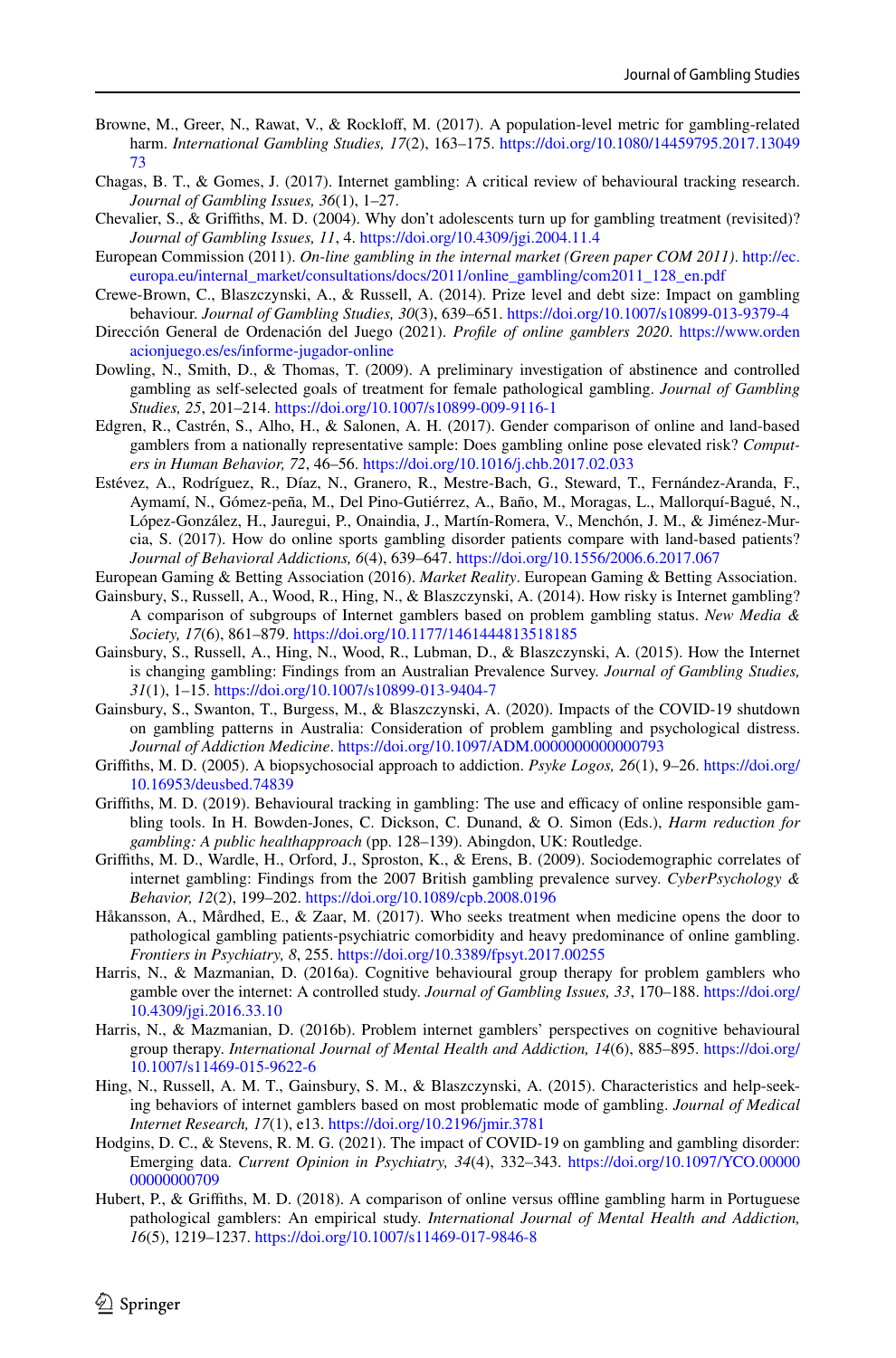- <span id="page-14-7"></span>Jiménez-Murcia, S., Granero, R., Fernández-Aranda, F., Arcelus, J., Aymamí, M. N., Gómez-Peña, M., Tárrega, S., Moragas, L., Del Pino-Gutiérrez, A., Sauchelli, S., Fagundo, A. B., Brewin, N., & Menchón, J. M. (2015). Predictors of outcome among pathological gamblers receiving cognitive behavioral group therapy. *European Addiction Research, 21*(4), 169–178.<https://doi.org/10.1159/000369528>
- <span id="page-14-5"></span>Jimenez-Murcia, S., Granero, R., Fernández-Aranda, F., & Menchón, J. M. (2019). Comparison of gambling profles based on strategic versus non-strategic preferences. *Current Opinion in Behavioral Sciences, 31*, 13–20. <https://doi.org/10.1016/j.cobeha.2019.09.001>
- <span id="page-14-16"></span>Lang, B., & Rosenberg, H. (2017). Public perceptions of behavioral and substance addictions. *Psychology of Addictive Behaviors, 31*(1), 79–84.<https://doi.org/10.1037/adb0000228>
- <span id="page-14-1"></span>Ledgerwood, D. M., Wiedemann, A. A., Moore, J., & Arfken, C. L. (2012). Clinical characteristics and treatment readiness of male and female problem gamblers calling a state gambling helpline. *Addiction Research and Theory, 20*(2), 162–171.<https://doi.org/10.3109/16066359.2011.588815>
- <span id="page-14-12"></span>Li, E., Browne, M., Rawat, V., Langham, E., & Rocklof, M. (2017). Breaking bad: Comparing gambling harms among gamblers and afected others. *Journal of Gambling Studies, 33*(1), 223–248. [https://doi.](https://doi.org/10.1007/s10899-016-9632-8) [org/10.1007/s10899-016-9632-8](https://doi.org/10.1007/s10899-016-9632-8)
- <span id="page-14-11"></span>Lloyd, J., Doll, H., Hawton, K., Dutton, W. H., Geddes, J. R., Goodwin, G. M., & Rogers, R. D. (2010). Internet gamblers: A latent class analysis of their behaviours and health experiences. *Journal of Gambling Studies, 26*, 387–399.<https://doi.org/10.1007/s10899-010-9188-y>
- <span id="page-14-17"></span>Lopez-Gonzalez, H., Estévez, A., & Grifths, M. D. (2018a). Can positive social perception and reduced stigma be a problem in sports betting? A qualitative focus group study with Spanish sports bettors undergoing treatment for gambling disorder. *Journal of Gambling Studies*. [https://doi.org/10.1007/](https://doi.org/10.1007/s10899-018-9799-2) [s10899-018-9799-2](https://doi.org/10.1007/s10899-018-9799-2)
- <span id="page-14-18"></span>Lopez-Gonzalez, H., Estévez, A., & Grifths, M. D. (2018b). Controlling the illusion of control: A grounded theory of sports betting advertising in the UK. *International Gambling Studies, 18*(1), 39–55. <https://doi.org/10.1080/14459795.2017.1377747>
- <span id="page-14-15"></span>Mazar, A., & Volberg, R. A. (2019). Gambling behavior transitions in the Massachusetts gambling impact cohort study. Paper presented at the 17th International Conference on Gambling and Risk Taking, Las Vegas, USA.
- <span id="page-14-8"></span>McCormack, A., & Grifths, M. D. (2013). A scoping study of the structural and situational characteristics of internet gambling. *International Journal of Cyber Behavior, Psychology and Learning, 3*(1), 29–49. <https://doi.org/10.4018/ijcbpl.2013010104>
- <span id="page-14-13"></span>Mihaylova, T., Kairouz, S., & Nadeau, L. (2013). Online poker gambling among university students: Risky endeavour or harmless pastime? *Journal of Gambling Issues, 27*, 15. [https://doi.org/10.4309/](https://doi.org/10.4309/jgi.2012.27.15) [jgi.2012.27.15](https://doi.org/10.4309/jgi.2012.27.15)
- <span id="page-14-10"></span>Milton, S., Crino, R., Hunt, C., & Prosser, E. (2002). The efect of compliance-improving interventions on the cognitive-behavioural treatment of pathological gambling. *Journal of Gambling Studies, 18*(2), 207–229. <https://doi.org/10.1023/A:1015580800028>
- <span id="page-14-0"></span>Moragas, L., Granero, R., Stinchfeld, R., Fernández-Aranda, F., Fröberg, F., Aymamí, N., Gómez-Peña, M., Fagundo, A. B., Islam, M. A., del Pino-Gutiérrez, A., Agüera, Z., Savvidou, L. G., Arcelus, J., Witcomb, G. L., Sauchelli, S., Menchón, J. M., & Jiménez-Murcia, S. (2015). Comparative analysis of distinct phenotypes in gambling disorder based on gambling preferences. *BMC Psychiatry, 15*, 86.<https://doi.org/10.1186/s12888-015-0459-0>
- <span id="page-14-4"></span>Mouneyrac, A., Lemercier, C., Le Floch, V., Challet-Bouju, G., Moreau, A., Jacques, C., & Giroux, I. (2018). Cognitive characteristics of strategic and non-strategic gamblers. *Journal of Gambling Studies, 34*, 199–208.<https://doi.org/10.1007/s10899-017-9710-6>
- <span id="page-14-3"></span>Myrseth, H., Brunborg, G. S., & Eidem, M. (2010). Diferences in cognitive distortions between pathological and non-pathological gamblers with preferences for chance or skill games. *Journal of Gambling Studies, 26*(4), 561–569.<https://doi.org/10.1007/s10899-010-9180-6>
- <span id="page-14-6"></span>Navas, J. F., Billieux, J., Perandrés-Gómez, A., López-Torrecillas, F., Cándido, A., & Perales, J. C. (2017). Impulsivity traits and gambling cognitions associated with gambling preferences and clinical status. *International Gambling Studies, 17*(1), 102–124. [https://doi.org/10.1080/14459795.](https://doi.org/10.1080/14459795.2016.1275739) [2016.1275739](https://doi.org/10.1080/14459795.2016.1275739)
- <span id="page-14-14"></span>Oksanen, A., Savolainen, I., Sirola, A., & Kaakinen, M. (2018). Problem gambling and psychological distress: A cross-national perspective on the mediating efect of consumer debt and debt problems among emerging adults. *Harm Reduction Journal, 15*, 45.<https://doi.org/10.1186/s12954-018-0251-9>
- <span id="page-14-2"></span>Paddy Power Betfair plc. (2019). *Annual report & accounts 2018*. [https://www.paddypowerbetfair.com/](https://www.paddypowerbetfair.com/~/media/Files/P/Paddy-Power-Betfair/documents/annual-report-and-accounts-2018.pdf) [~/media/Files/P/Paddy-Power-Betfair/documents/annual-report-and-accounts-2018.pdf](https://www.paddypowerbetfair.com/~/media/Files/P/Paddy-Power-Betfair/documents/annual-report-and-accounts-2018.pdf)
- <span id="page-14-9"></span>Parke, A., & Parke, J. (2019). Transformation of sports betting into a rapid and continuous gambling activity: A grounded theoretical investigation of problem sports betting in online settings. *International Journal of Mental Health and Addiction, 17*, 1340–1359. <https://doi.org/10.1007/s11469-018-0049-8>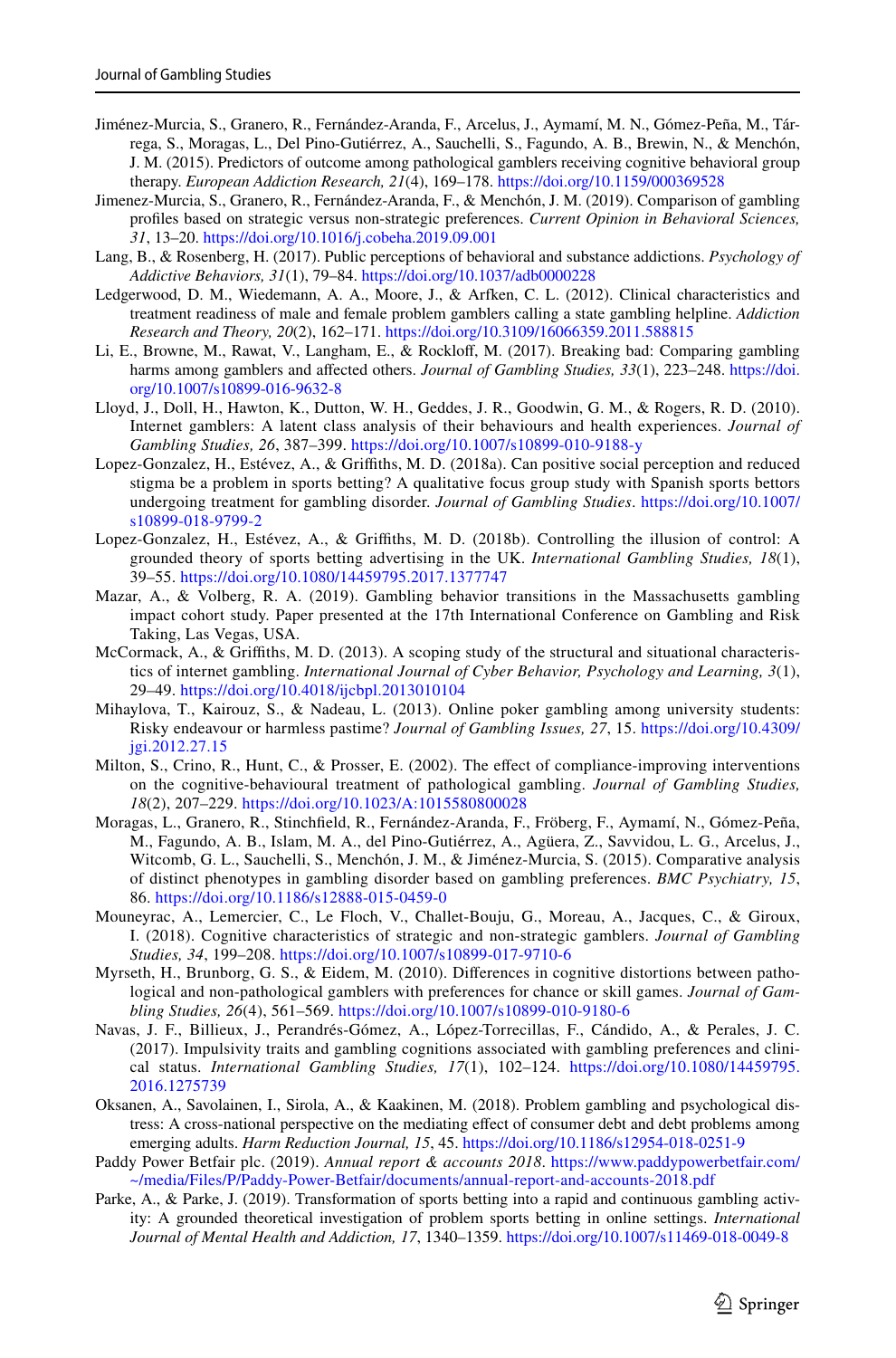- <span id="page-15-9"></span>Ronzitti, S., Soldini, E., Smith, N., Bayston, A., Clerici, M., & Bowden-Jones, H. (2018). Are treatment outcomes determined by type of gambling? A UK study. *Journal of Gambling Studies, 34*(3), 987–997. <https://doi.org/10.1007/s10899-018-9752-4>
- <span id="page-15-12"></span>Saldaña, J. (2009). *The coding manual for qualitative researchers*. Sage.
- <span id="page-15-1"></span>Sharman, S., Murphy, R., Turner, J. J. D., & Roberts, A. (2019). Trends and patterns in UK treatment seeking gamblers: 2000–2015. *Addictive Behaviors, 89*(2), 51–56. [https://doi.org/10.1016/j.addbeh.](https://doi.org/10.1016/j.addbeh.2018.09.009) [2018.09.009](https://doi.org/10.1016/j.addbeh.2018.09.009)
- <span id="page-15-15"></span>Slutske, W. S., Piasecki, T. M., Blaszczynski, A., & Martin, N. G. (2010). Pathological gambling recovery in the absence of abstinence. *Addiction, 105*(12), 2169–2175. [https://doi.org/10.1111/j.1360-](https://doi.org/10.1111/j.1360-0443.2010.03080.x) [0443.2010.03080.x](https://doi.org/10.1111/j.1360-0443.2010.03080.x)
- <span id="page-15-16"></span>Stea, J. N., Hodgins, D. C., & Fung, T. (2015). Abstinence versus moderation goals in brief motivational treatment for pathological gambling. *Journal of Gambling Studies, 31*(3), 1029–1045. [https://doi.](https://doi.org/10.1007/s10899-014-9461-6) [org/10.1007/s10899-014-9461-6](https://doi.org/10.1007/s10899-014-9461-6)
- <span id="page-15-6"></span>Stevens, M., & Young, M. (2010). Who plays what? participation profles in chance versus skill-based gambling. *Journal of Gambling Studies, 26*(1), 89–103. <https://doi.org/10.1007/s10899-009-9143-y>
- <span id="page-15-13"></span>Swanton, T., & Gainsbury, S. M. (2020). Gambling-related consumer credit use and debt problems: A brief review. *Current Opinion in Behavioral Sciences, 31*, 21–31. [https://doi.org/10.1016/j.cobeha.2019.09.](https://doi.org/10.1016/j.cobeha.2019.09.002) [002](https://doi.org/10.1016/j.cobeha.2019.09.002)
- <span id="page-15-14"></span>Swanton, T., Gainsbury, S. M., & Blaszczynski, A. (2019). The role of fnancial institutions in gambling. *International Gambling Studies, 19*(3), 377–398. <https://doi.org/10.1080/14459795.2019.1575450>
- <span id="page-15-8"></span>Sylvain, C., Ladouceur, R., & Boisvert, J. M. (1997). Cognitive and behavioral treatment of pathological gambling: A controlled study. *Journal of Consulting and Clinical Psychology, 65*(5), 727–732. [https://](https://doi.org/10.1037/0022-006X.65.5.727) [doi.org/10.1037/0022-006X.65.5.727](https://doi.org/10.1037/0022-006X.65.5.727)
- <span id="page-15-7"></span>Tolchard, B., & Battersby, M. W. (2013). Cognitive behaviour therapy for problem gamblers: A clinical outcomes evaluation. *Behaviour Change, 30*(1), 12–23. <https://doi.org/10.1017/bec.2013.2>
- <span id="page-15-5"></span>Toneatto, T., Blitz-Miller, T., Calderwood, K., Dragonetti, R., & Tsanos, A. (1997). Cognitive distortions in heavy gambling. *Journal of Gambling Studies, 13*(3), 253–266. [https://doi.org/10.1023/A:1024983300](https://doi.org/10.1023/A:1024983300428) [428](https://doi.org/10.1023/A:1024983300428)
- <span id="page-15-10"></span>Tong, A., Sainsbury, P., & Craig, J. (2007). Consolidated criteria for reporting qualitative research (COREQ): A 32-item checklist for interviews and focus groups. *International Journal for Quality in Health Care, 19*(6), 349–357. <https://doi.org/10.1093/intqhc/mzm042>
- <span id="page-15-2"></span>Wardle, H., Donnachie, C., Critchlow, N., Brown, A., Bunn, C., Dobbie, F., Gray, C., Mitchell, D., Purves, R., Reith, G., Stead, M., & Hunt, K. (2021). The impact of the initial Covid-19 lockdown upon regular sports bettors in Britain: Findings from a cross-sectional online study. *Addictive Behaviors, 118*, 106876. <https://doi.org/10.1016/j.addbeh.2021.106876>
- <span id="page-15-11"></span>Wilkinson, S. (2004). Focus groups. In G. M. Breakwell (Ed.), *Doing social psychology research* (pp. 344– 376). The British Psychological Society and Blackwell Publishing Ltd. [https://doi.org/10.1002/97804](https://doi.org/10.1002/9780470776278.ch14) [70776278.ch14](https://doi.org/10.1002/9780470776278.ch14)
- <span id="page-15-4"></span>William Hill PLC. (2019). *Annual report and accounts 2018*. [http://www.williamhillplc.com/media/12916/](http://www.williamhillplc.com/media/12916/williamhill_ar18_web_proof_2019-03-11.pdf) [williamhill\\_ar18\\_web\\_proof\\_2019-03-11.pdf](http://www.williamhillplc.com/media/12916/williamhill_ar18_web_proof_2019-03-11.pdf)
- <span id="page-15-0"></span>Wood, R. T., & Williams, R. J. (2009). Internet gambling: Prevalence, patterns, problems, and policy options. In *Final Report prepared for the Ontario Problem Gambling Research Centre*. Ontario Problem Gambling Research Centre.
- <span id="page-15-3"></span>Zamboni, L., Carli, S., Belleri, M., Giordano, R., Saretta, G., & Lugoboni, F. (2021). Covid-19 lockdown: Impact on online gambling, online shopping, web navigation and online pornography. *Journal of Public Health Research, 10*(1), 1759.<https://doi.org/10.4081/jphr.2021.1959>

**Publisher's Note** Springer Nature remains neutral with regard to jurisdictional claims in published maps and institutional affiliations.